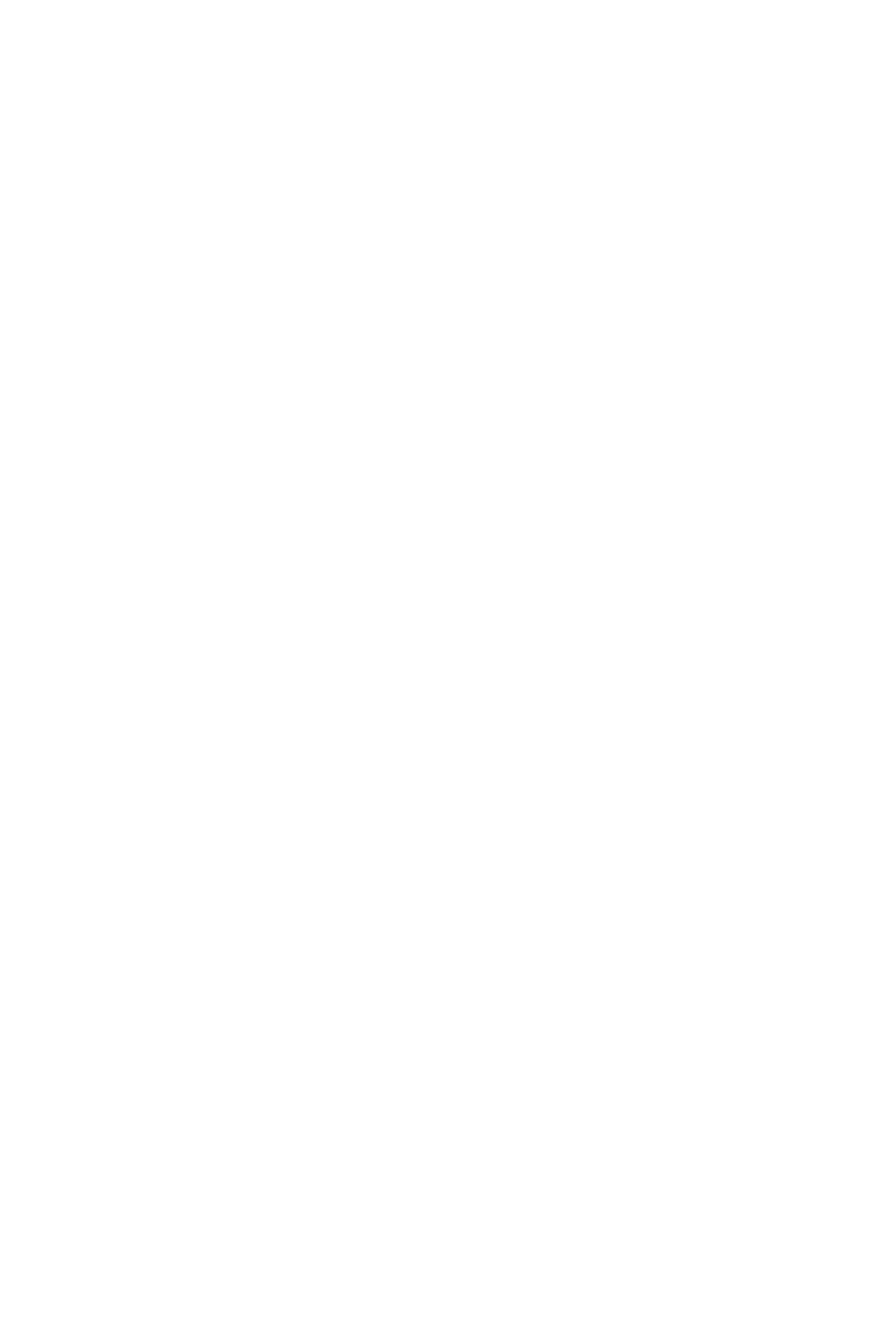# **9 A map of complex movements in motor cortex of primates**

*Michael S. A. Graziano, Charlotte S. R. Taylor, Dylan F. Cooke and Tirin Moore*

# **Abstract**

We used electrical microstimulation to study the organization of motor cortex in awake monkeys. Stimulation on a behaviourally relevant time scale (0.5–1 s) evoked coordinated, complex postures that involved many joints. For example, stimulation of one site caused the mouth to open and also caused the hand to shape into a grip posture and move to the mouth. Stimulation of this site always drove the joints towards this final posture, regardless of the initial posture. Stimulation of other cortical sites evoked different postures. Postures that involved the arm were arranged across cortex to form a map of hand positions around the body. This map encompassed both primary motor and lateral premotor cortex. Primary motor cortex appears to represent the central part of the workspace, where monkeys most often manipulate objects with their fingers. These findings suggest that primary motor and lateral premotor cortex might not be arranged in a hierarchy, but instead might operate in parallel, serving different parts of the workspace.

# **Introduction**

How does the primate cerebral cortex control movement? Over the past century, three interrelated hypotheses have shaped the research. They are now thought to be at least partly incorrect. They are:

- 1 Primary motor cortex contains a detailed topographic map of the body. The foot is represented at the top of the hemisphere, the mouth is represented at the bottom, and other body parts are systematically arranged in between.
- 2 Each point in the map specifies the tension in a muscle or small group of related muscles. The pattern of activity across the map thus specifies a pattern of muscle tensions across the body.
- 3 The cortical motor areas are hierarchically organized. Premotor cortex projects to and controls primary motor cortex, which projects to and controls the spinal cord.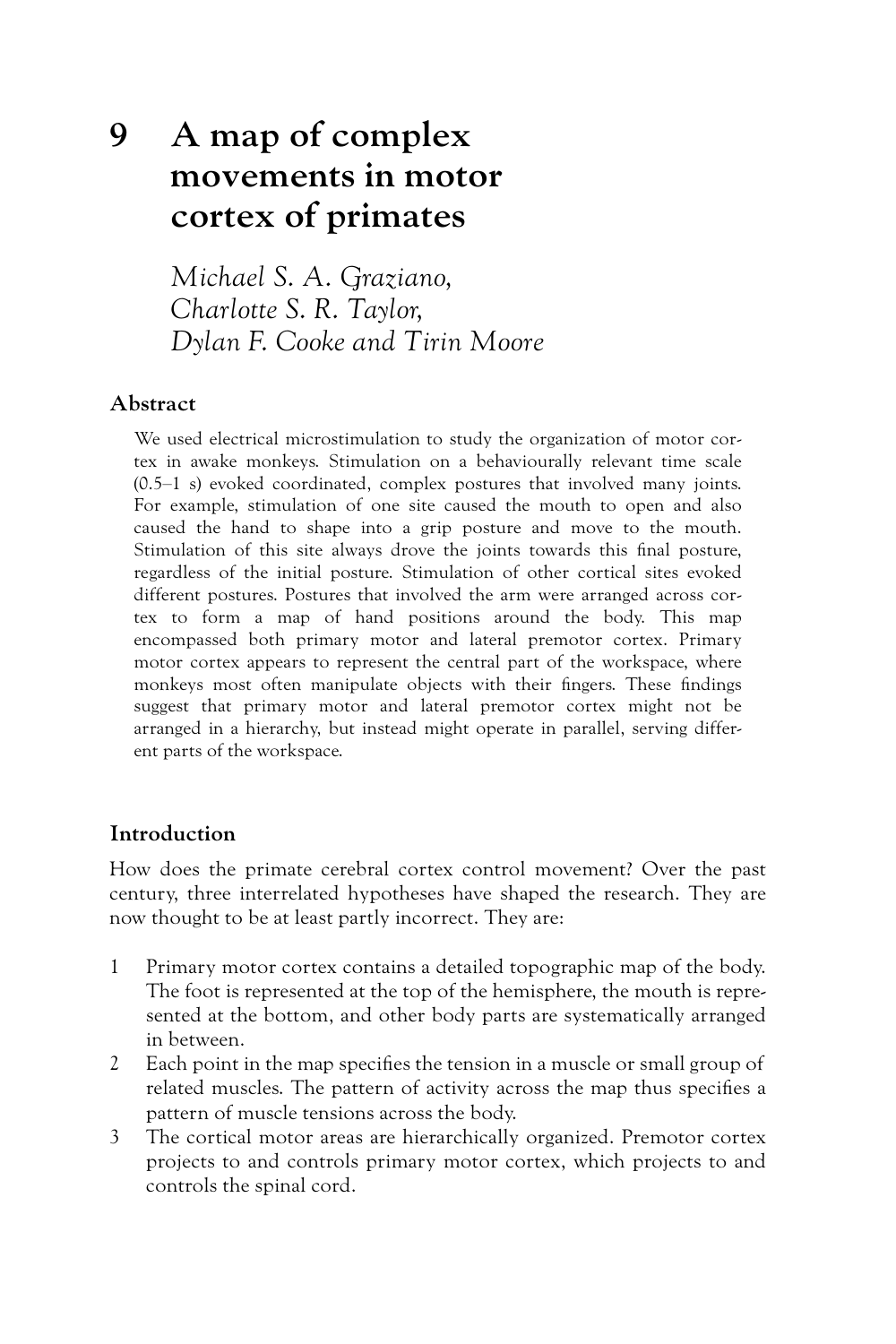### 212 *Graziano et al.*

These three hypotheses were summarized as long ago as 1938 by Fulton. Since then a growing body of evidence has cast some doubt on them.

- 1 Investigators failed to find the hypothesized orderly map of the body in primary motor cortex (Sanes & Schieber, 2001). The somatotopy is fractured and intermingled (Donoghue, LeiBovic, & Sanes, 1992; Gould, Cusick, Pons, & Kaas, 1986; Nudo, Jenkins, Merzenich, Prejean, & Grenda, 1992; Penfield & Boldrey, 1937; Sanes, Donoghue, Thangaraj, Edelman, & Warach, 1995; Schieber & Hibbard, 1993; Woolsey, Settlage, Meyer, Sencer, Hamuy, & Travis, 1952). A broad organization exists, with a medial hind limb region, a lateral face region and a forelimb region in between. These regions partly overlap. The extent of somatotopy within each region is in debate. In the forelimb region, the fingers are represented in an intermingled fashion and overlap at least partly with a representation of the arm (Donoghue et al., 1992; Park, Belhaj-Saif, Gordon, & Cheney, 2001; Schieber & Hibbard, 1993).
- 2 It is now understood that each site in cortex does not control one muscle. The connectivity is more complex. Some investigators suggest that neurons in motor cortex influence high-level aspects of movement, such as direction or velocity of the hand through space (Caminiti, Johnson, & Urbano, 1990; Georgopoulos, Lurito, Petrides, Schwartz, & Massey, 1989; Georgopoulos, Schwartz, & Kettner, 1986; Reina, Moran, & Schwartz, 2001). Others suggest that joint angle is coded in motor cortex (Scott & Kalaska, 1995, 1997) or that muscle tension is coded, perhaps in a complex fashion in which each location in cortex influences many muscles (Cabel, Cisek, & Scott, 2001; Donoghue et al., 1992; Evarts, 1968; Kakei, Haffman, & Strick, 1999; Todorov, 2000). Some suggest that several of these movement parameters are simultaneously encoded by motor cortex neurons (Kakei et al., 1999). The debate has not yet been resolved. Indeed, almost every movement parameter that has been tested has been found to be correlated with the activity of motor cortex neurons.
- 3 The hierarchical organization among the cortical motor areas is in question. Since Fulton (1938), many new motor areas have been described, including the supplementary and cingulate motor areas (He, Dum, & Strick, 1995; Penfield & Welch, 1949; Woolsey et al., 1952) and many subdivisions of premotor cortex (e.g. Rizzolatti and Luppino, 2001; Wise, Boussaoud, Johnson, & Caminiti, 1997). The hierarchical relationship among these areas is not certain, because many of them project to the spinal cord in complex, overlapping patterns (e.g. Dum & Strick, 1991, 1996; Maier, Armond, Kirkwood, Yang, Davis, & Lemon, 2002; Murray & Coulter, 1981). Lesions to the traditional "primary" motor cortex result in a specific deficit in complex finger coordination rather than a general deficit in movement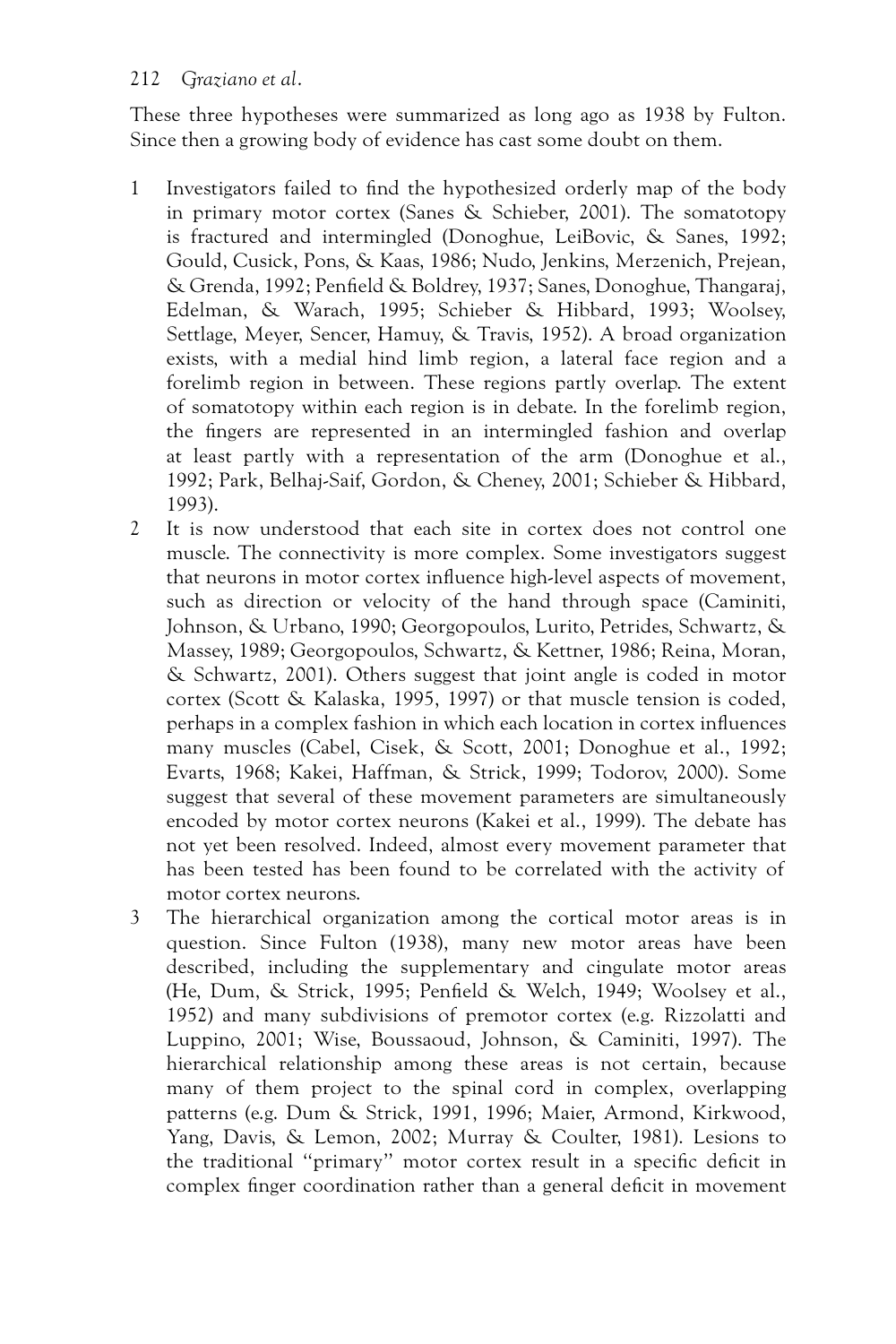(e.g. DennyBrown & Botterell, 1947; Kermadi, Liu, Tempini, Wiesendanger, & Rouiller, 1997; Rouiller, Yu, Moret, Tempini, Wiesendanger, & Liang, 1998; Travis, 1955).

To address some of these unresolved questions, we recently electrically microstimulated sites in motor cortex of monkeys (Graziano, Taylor, & Moore, 2002). Each site was stimulated for 500 ms, matching the time scale of a monkey's natural arm and hand movements (e.g. Georgopoulos et al., 1986; Reina et al., 2001). This stimulation caused the monkey to enact complex, coordinated movements such as reaching, grasping or pantomiming a flinch from a nearby object. The evoked movements were arranged across the cortical surface in a rough map of spatial locations to which the movements were directed. The map included parts of both primary motor and premotor cortex. Primary motor cortex emphasized hand locations in central space and manipulatory postures of the fingers and wrist. Premotor cortex emphasized other regions of space, such as grip postures near the mouth or reaching postures in lateral space.

Our stimulation results are consistent with previous findings; that is, we found a rough somatotopic organization of body parts though not muscles, and systematic differences between the traditional primary motor and premotor areas. However, our results suggest a modification of the traditional hypotheses described above. The results raise the possibility that motor cortex controls movement by means of a map of complex, behaviourally meaningful actions; and that primary and premotor cortex may be different because they encode different types of actions in different parts of space. Our aim here is to evaluate these possibilities in light of previous findings on motor cortex.

#### **The use of electrical stimulation to study brain function**

Electrical stimulation of motor cortex dates back to Fritsch and Hitzig (1870), who used stimulating electrodes on the surface of the dog brain to demonstrate a rough somatotopic organization. Over the next 80 years, many experiments obtained similar results in monkeys, apes and humans (e.g. Ferrier, 1873; Foerster, 1936; Fulton, 1938; Penfield & Boldrey, 1937; Sanes & Schieber, 2001; Woolsey et al., 1952).

Asanuma and colleagues pioneered the use of low currents delivered through a microelectrode (e.g. Asanuma, 1975; Asanuma & Arnold, 1975; Asanuma, Arnold, & Zarzecki, 1976; Stoney, Thompson, & Asanuma, 1968). This technique was subsequently used by many others (e.g. Huntley & Jones, 1991; Kurata, 1989; Sato & Tanji, 1989; Sessle & Wisendanger, 1982; Stepniewska, Preuss, & Kaas, 1993; Strick & Preston, 1978; Weinrich & Wise, 1982; Wu, Bichot, & Kaas, 2000). Most of these experiments used brief trains of electrical pulses, each train typically less than 20 ms, to evoke a muscle twitch. The purpose of these previous studies was to map the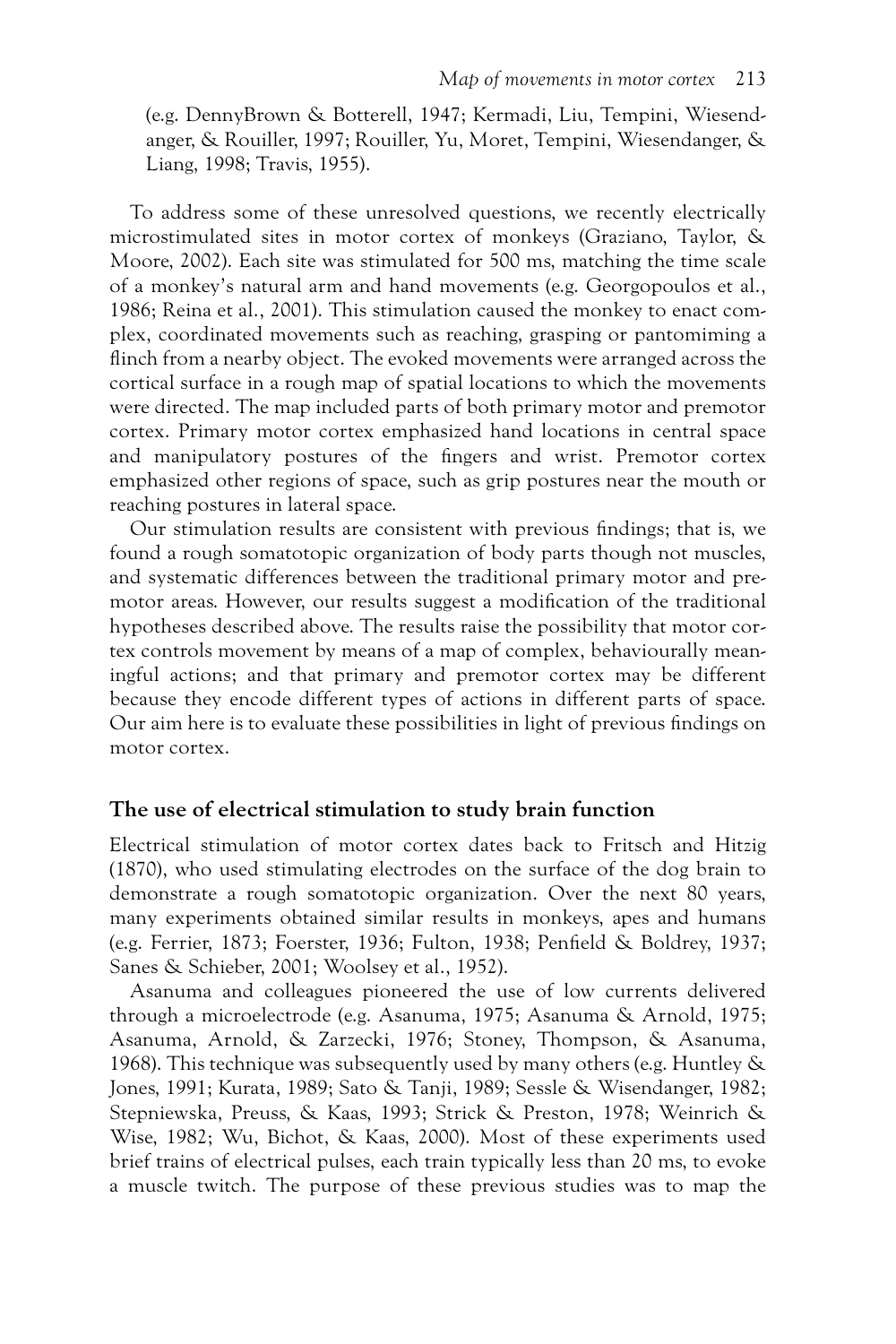location on the body affected by stimulation, rather than to study the evoked movement itself.

Microstimulation has now become widely used to study the function of many brain areas outside of motor cortex. When applied on a behaviourally relevant time scale, stimulation can evoke complex effects that appear to mimic the function of the directly stimulated tissue. For example, Newsome and colleagues (Salzman, Britten, & Newsome, 1990) stimulated monkey visual area MT and influenced the monkey's perceptual decisions about the motion of visual stimuli. Romo, Hernandez, Zainos, and Salinas (1998) stimulated primary somatosensory cortex and influenced the monkey's perceptual decisions about tactile stimuli. Electrical stimulation has been used to reveal functional maps of eye and head movement (e.g. Bruce, Goldberg, Bushnell, & Stanton, 1995; Freedman, Stanford, & Sparks, 1996; Gottlieb, Bruce, & MacAvoy, 1993; Robinson, 1972; Robinson & Fucjs, 1969; Schiller & Stryker, 1972; Tehovnik & Lee, 1993; Their & Andersen, 1998). Complex sexual behaviour and feeding behaviour can be elicited by stimulation of portions of the hypothalamus (Caggiula & Hoebel, 1966; Hoebel, 1969; Okada, Aou, Takaki, Oomura, & Hori, 1991; Quaade, Vaernet, Larsson, 1974).

In these studies using electrical stimulation to probe the function of a brain area, stimulation activates not only the neuronal elements near the electrode tip, but also a network of neurons sharing connections with those directly stimulated. Thus, the effect of electrical stimulation is thought to depend on a spread of signal through physiologically relevant brain circuits.

It is important to note that electrical stimulation is non-physiological and thus should always be interpreted with caution. It can presumably activate neurons in unnatural patterns. The technique is most convincing when the evoked behaviours resemble naturally occurring behaviours, are organized in the brain in an orderly functional architecture, and match other known properties of the brain area such as single neuron properties and the effects of lesions.

As described in the next section, we stimulated motor and premotor cortex for 500 ms, on the same time scale as the reaching movements that monkeys typically make, and also on the same time scale as the elevated activity of motor cortex neurons during reaching (e.g. Georgopoulos et al., 1986; Reina et al., 2001). This duration of stimulation is within the range of the studies cited above, and the current intensities that we used are within the range used in the oculomotor studies.

# **A map of complex postures evoked by microstimulation in motor cortex**

In this section, we first describe the results of stimulation on a behavioural time scale of several example sites in motor cortex. Then we summarize the two main findings.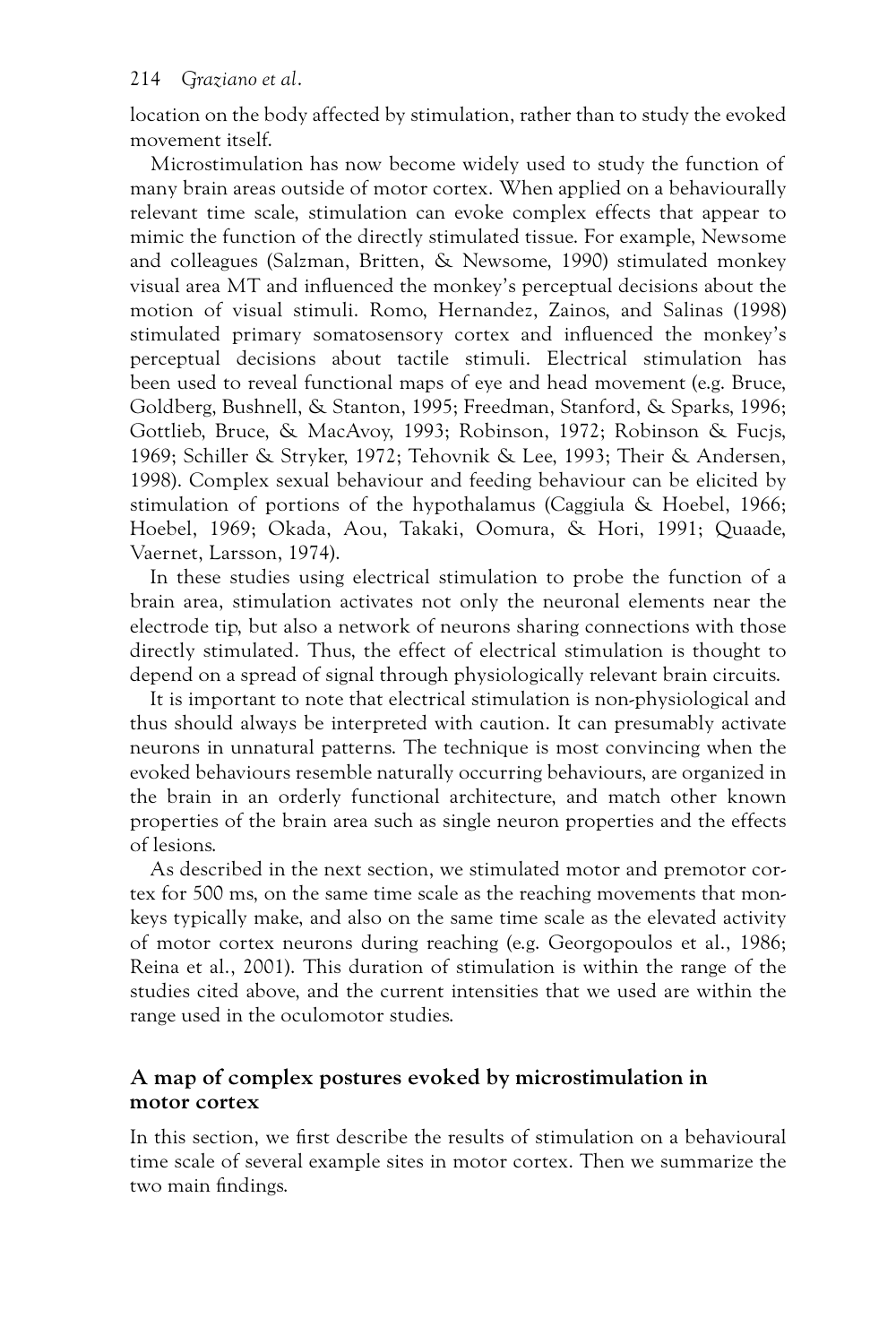On stimulation of one site (Figure 9.1A), the contralateral hand closed into a typical precision grip posture for a monkey, with the fingers together and slightly curled and the tip of the thumb against the side of the forefinger. The wrist and forearm rotated such that the point of the grip faced the mouth. The elbow and shoulder rotated such that the hand moved smoothly to the mouth, in a manner and with a velocity profile that matched the monkey's normal hand-to-mouth movements. The mouth opened. All of these movements occurred simultaneously. The hand moved to the mouth regardless of its starting position. Once the hand reached the space in front of the mouth, it stayed at that location; the hand, arm and mouth remained in this final posture until the end of the stimulation train. The movement was repeatable and consistent across hundreds of trials and occurred even after the monkey was anaesthetized.

Stimulation of another site (Figure 9.1B) caused the contralateral elbow and shoulder to rotate such that the hand moved to a position about 10 cm in front of the chest. The hand opened into a splayed posture with the fingers straight and separated from each other. The forearm supinated such that the open palm was aimed towards the monkey's face. For this site as for the last



*Figure 9.1* Six examples of complex postures evoked by stimulation of the precentral gyrus. Stimulation of each cortical site in the right hemisphere evoked a different final posture of the left hand and arm. Drawings were traced from video footage taped at 30 frames per second. The dotted lines show the frame-by-frame position of the hand during stimulation. Regardless of the starting position, stimulation caused the hand to move towards a specific final position. Adapted from Graziano et al. (2002).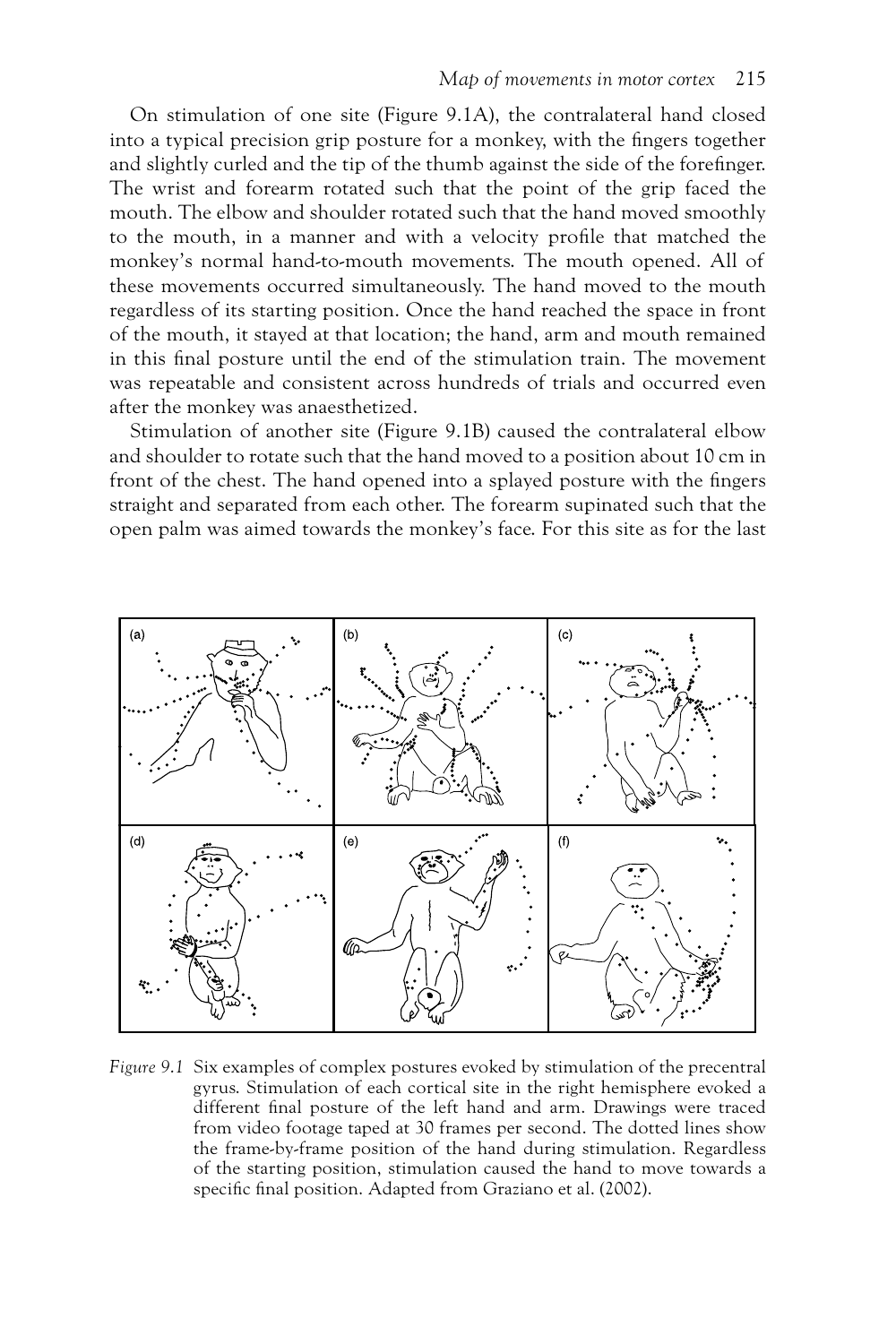site, stimulation evoked the same final posture regardless of the direction of motion required to reach the posture.

Stimulation of other cortical sites evoked other complex movements (e.g. Figure 9.2C–F). These movements had two basic properties:

- 1 Stimulation drove the relevant joints towards a final posture, regardless of the starting posture. The joints then remained in that final posture until the stimulation train ended. Thus we did not evoke sequences of movements or repetitive movements. We did not evoke a specific direction of movement; opposing directions could be obtained depending on the starting position.
- 2 Sites that involved movement of the arm were arranged across the precentral gyrus to form a rough map of evoked hand position (Figure 9.2). Hand position, however, was not the only variable specified by stimulation of this map. The posture of the entire arm and sometimes of the wrist and fingers was specified. The acceleration and speed of movement to the final posture also varied among sites. Because many muscles and joints contribute to such movement towards a complex posture, the map of postures may help to explain the long-standing puzzle that different muscles and joints are represented in an intermingled fashion in motor cortex (Sanes & Schieber, 2001).

# **Movement variables controlled by motor cortex**

Georgopoulos et al. (1986) trained monkeys to reach in various directions from a central starting position and found that neurons in motor cortex responded during the reach. Each neuron generally responded most during one direction of reach and responded less well during neighbouring directions. That is, the neurons were tuned to the direction of reach. Although each neuron was broadly tuned, the authors pointed out that a population of such neurons could collectively provide precise spatial information about the direction of reach.

Other experiments by Georgopoulos, Ashe, Smyrnis, and Taira (1992) suggested that the code for movement in motor cortex must be more complex than a simple direction code. Many groups have since demonstrated that the firing of motor cortex neurons is correlated with parameters such as the angles of joints, the force applied by the arm muscles, and the velocity of the hand movement in space (Cabel et al., 2001; Caminiti et al., 1990; Kakei et al., 1999; Kalaska, Cohen, Hyde, & Prud'homme, 1989; Reina et al., 2001; Scott & Kalaska, 1995, 1997).

Scott and Kalaska (1995, 1997) showed that the directional preference of most neurons changed when the monkey was required to maintain a different arm posture, with the elbow raised. Thus the neurons seemed sensitive to the posture of the entire arm and how that posture changed over time, rather than reflecting only the changing position of the hand in space. Scott and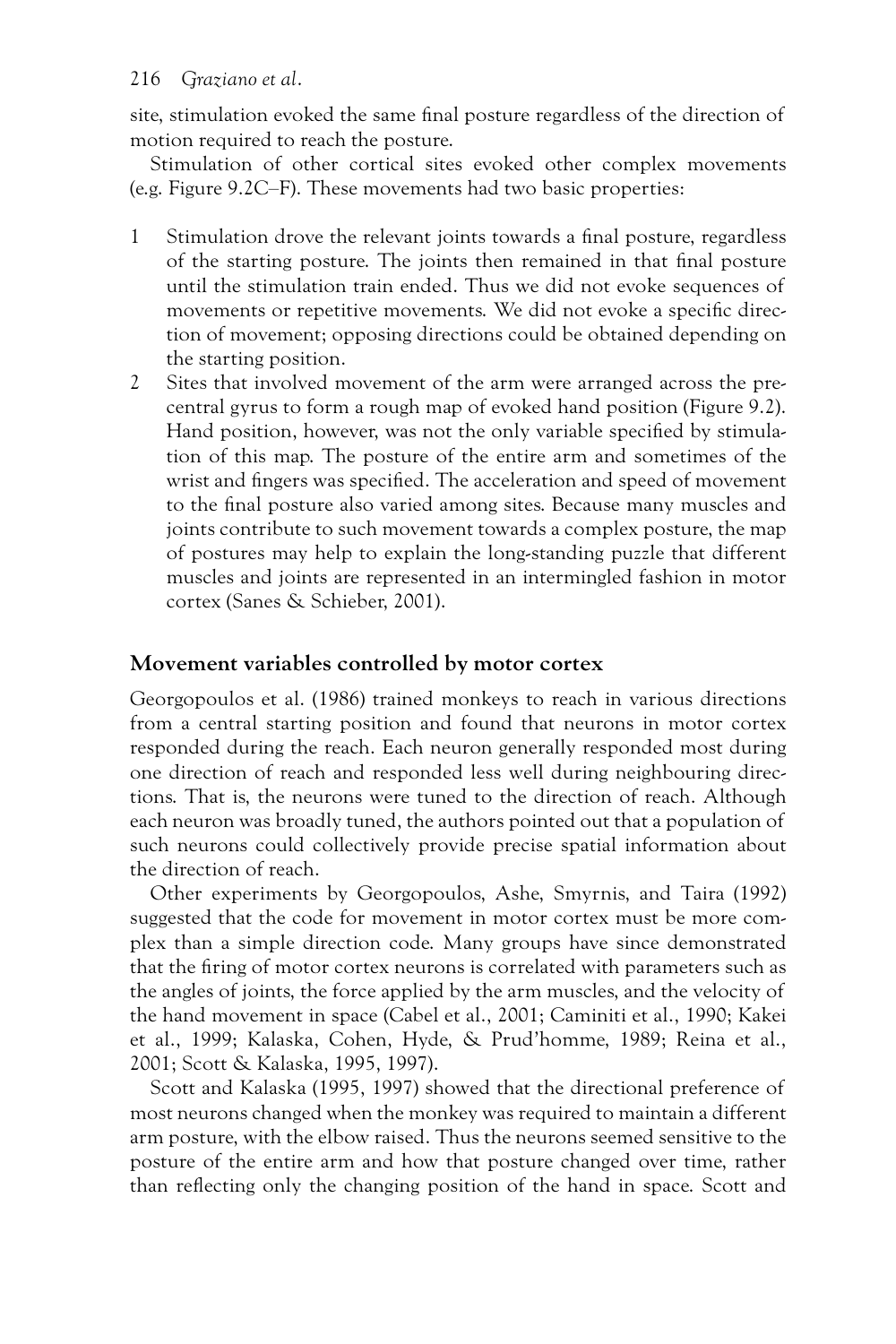

*Figure 9.2* Topography of hand and arm postures in the precentral gyrus, based on 201 stimulation sites. Sites plotted to the left of the central sulcus were located in the anterior bank of the sulcus. (a) Distribution of hand positions along the vertical axis, in upper, middle and lower space. Each site was categorized based on the centre of the range of evoked final positions. Height categories were defined as follows: lower  $= 0-12$  cm from bottom of monkey, middle =  $12-24$  cm, upper =  $24-36$  cm. Dashes show electrode penetrations where no arm postures were found; usually the postures from these locations involved the mouth or face. (b) Distribution of hand positions along the horizontal axis, in contralateral, central or ipsilateral space. Horizontal categories were defined as follows: contralateral  $= 6-18$  cm contralateral to midline, central  $=$  within 6 cm of midline (central 12 cm of space), ipsilateral  $= 6-18$  cm ipsilateral to midline. Adapted from Graziano et al. (2002).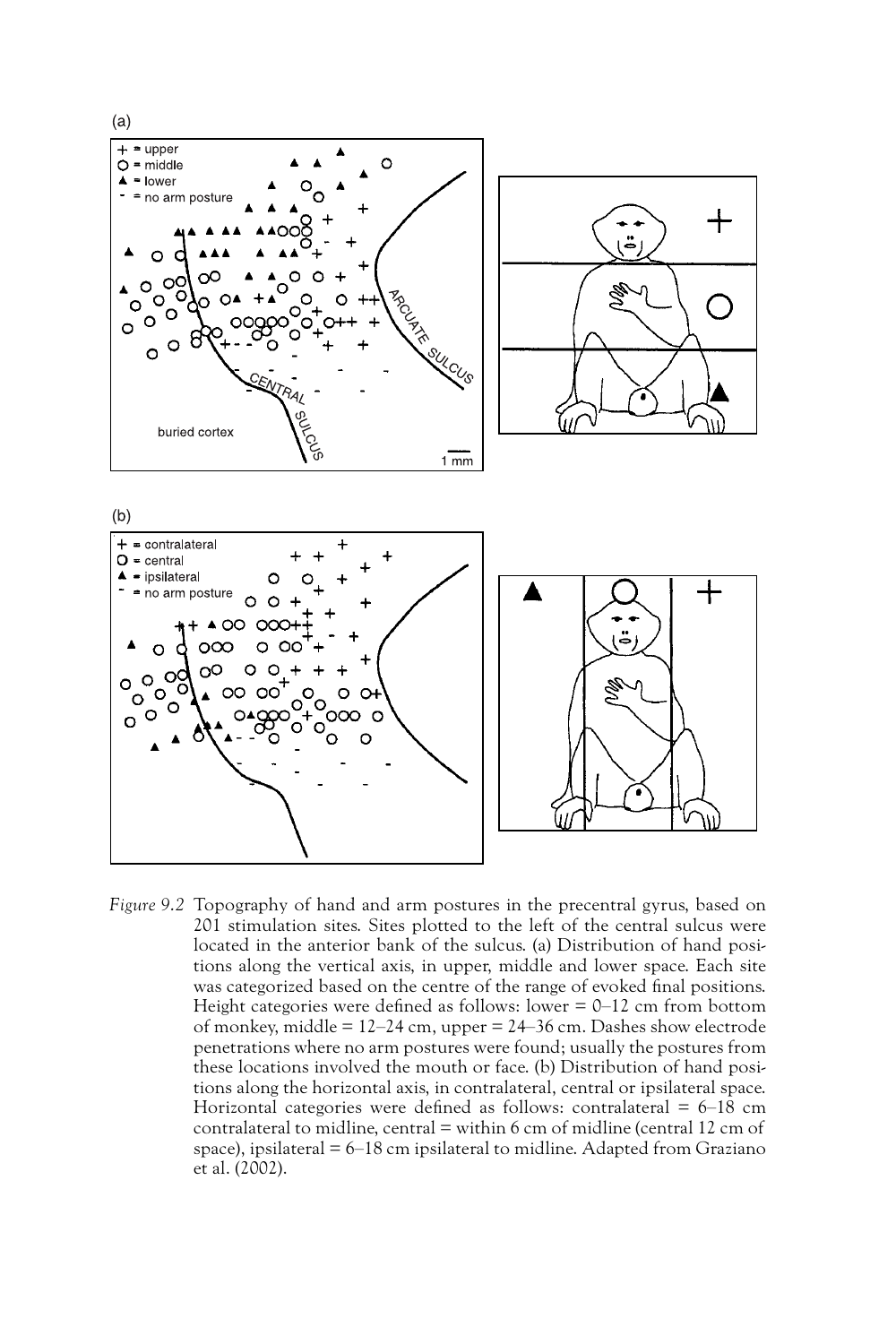colleagues speculated that motor cortex neurons may control so-called intrinsic variables, such as muscle force and joint angle, rather than extrinsic variables, such as the position or movement of the hand in external space. Other experiments (Kakei et al., 1999) suggest that, in the case of wrist movements, the firing of motor cortex neurons is correlated with both intrinsic and extrinsic variables.

These single-neuron experiments have the limitation that they test the correlation between neuronal activity and a restricted set of simple movements. Neurons that encode complex movements might produce a confusing and diverse pattern of results when filtered through these simpler tasks. Electrical stimulation can help to resolve this difficulty, because it is a causal technique rather than a correlational one. It is possible to measure the movement that is caused by activity at a location in motor cortex.

Does electrical stimulation of motor cortex specify hand location in space, individual joint angles, or the muscle forces involved in producing a particular velocity profile? Our results suggest that all of these aspects of movement may be specified. Stimulation of each site within the arm and hand representation evoked a movement to a specific, final posture. Because the arm posture was specified, the location to which the hand moved was also specified. However, each site did not appear to encode only hand location, independent of the joint angles that composed the arm posture. There are many postures of the arm that can correspond to the same hand location, and stimulation of one site specified only one arm posture. Thus our results agree closely with the findings of Scott and Kalaska (1995, 1997) in that the posture of the arm, not merely the position or movement of the hand, appears to be of critical importance.

Dynamic aspects of movement such as the acceleration of the hand also appeared to depend on the cortical site that was stimulated. For example, for a hand-to-mouth movement, the velocity profile of the hand was appropriate for putting food in the mouth without damaging the face (e.g. 20 cm/s at peak speed for one stimulation site). For a movement in which the hand moved to an upper lateral position and turned outward as if to block an impending threat to the head, the velocity was appropriately fast, consistent with a defensive gesture (230 cm/s at peak speed for one stimulation site).

These stimulation results suggest that movement control in motor cortex might be organized in terms of behaviourally useful actions aimed towards a goal posture. In this case, asking whether the control is extrinsic, intrinsic, kinematic or dynamic may be the wrong question, or at least a question with a complex answer. Movement control in motor cortex may involve all of these aspects of movement processing, perhaps to differing degrees for different types of movement.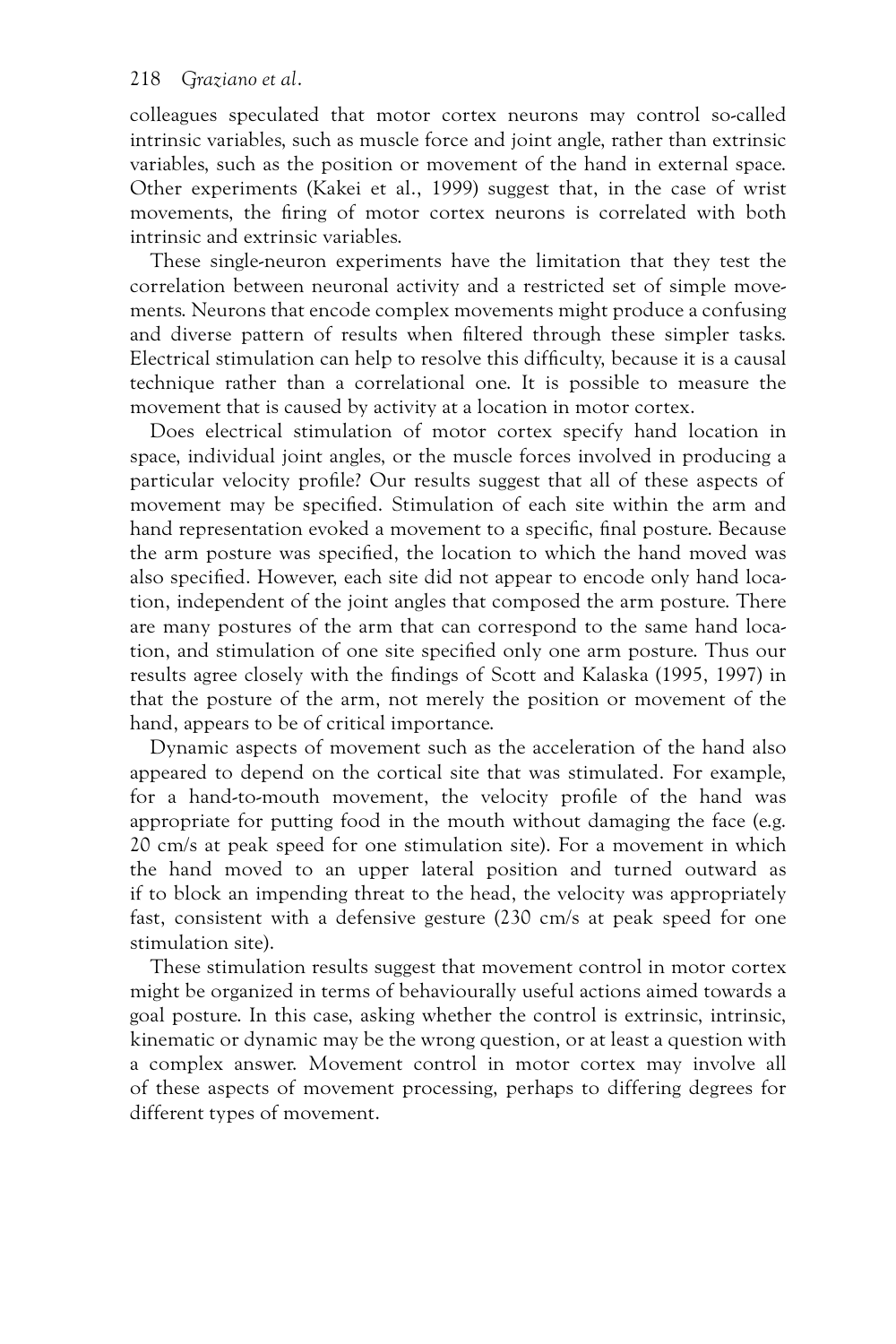#### **Relationship between primary motor and premotor cortex**

The map of stimulation-evoked arm postures that we obtained encompassed the forelimb representation in primary motor cortex, and also premotor cortex including ventral premotor (F4 and F5) and dorsal premotor (probably mainly PMDc). These areas appeared to be part of a complete, unitary map of the position of the hand in space. How can a single map be reconciled with the mosaic of separate areas described within this region of cortex?

The map of postures appeared to contain specialized subregions with different functions (Figure 9.3). One subregion corresponded to hand locations at the mouth (circles in Figure 9.3). Stimulation within this region always caused the hand to shape into a grip posture. At most hand-to-mouth sites, stimulation also caused the mouth to open. Rizzolatti and colleagues (Fogassi, Gallese, Buccino, Craighero, Fadiga, & Rizzolatti, 2001; Murata, Fadiga, Fogassi, Gallese, Raos, & Rizzolatti, 1997; Rizzolatti, Camarda, Fogassi, Gentilucci, Luppino, & Matelli, 1988) recorded from single neurons in this area, which they termed F5, and found that the neurons responded selectively during grip postures of the hand and movements of the mouth. Neurons in F5 were also active during movements of the arm, especially towards the mouth.

A second functionally distinct subregion of the map corresponded to hand locations in the space in front of the chest (triangles in Figure 9.3).



*Figure 9.3* Specialized subregions within the map of stimulation-evoked postures. Circles show hand-to-mouth sites; these always involved a grip posture of the hand in addition to a movement of the arm that brought the hand to the mouth. Triangles show other sites where stimulation evoked both a hand and an arm posture; these sites often involved the hand moving into central space and the fingers shaping into a specific configuration. Squares show sites where bimodal, visual–tactile responses were found and stimulation evoked defensive movements. Adapted from Graziano et al. (2002).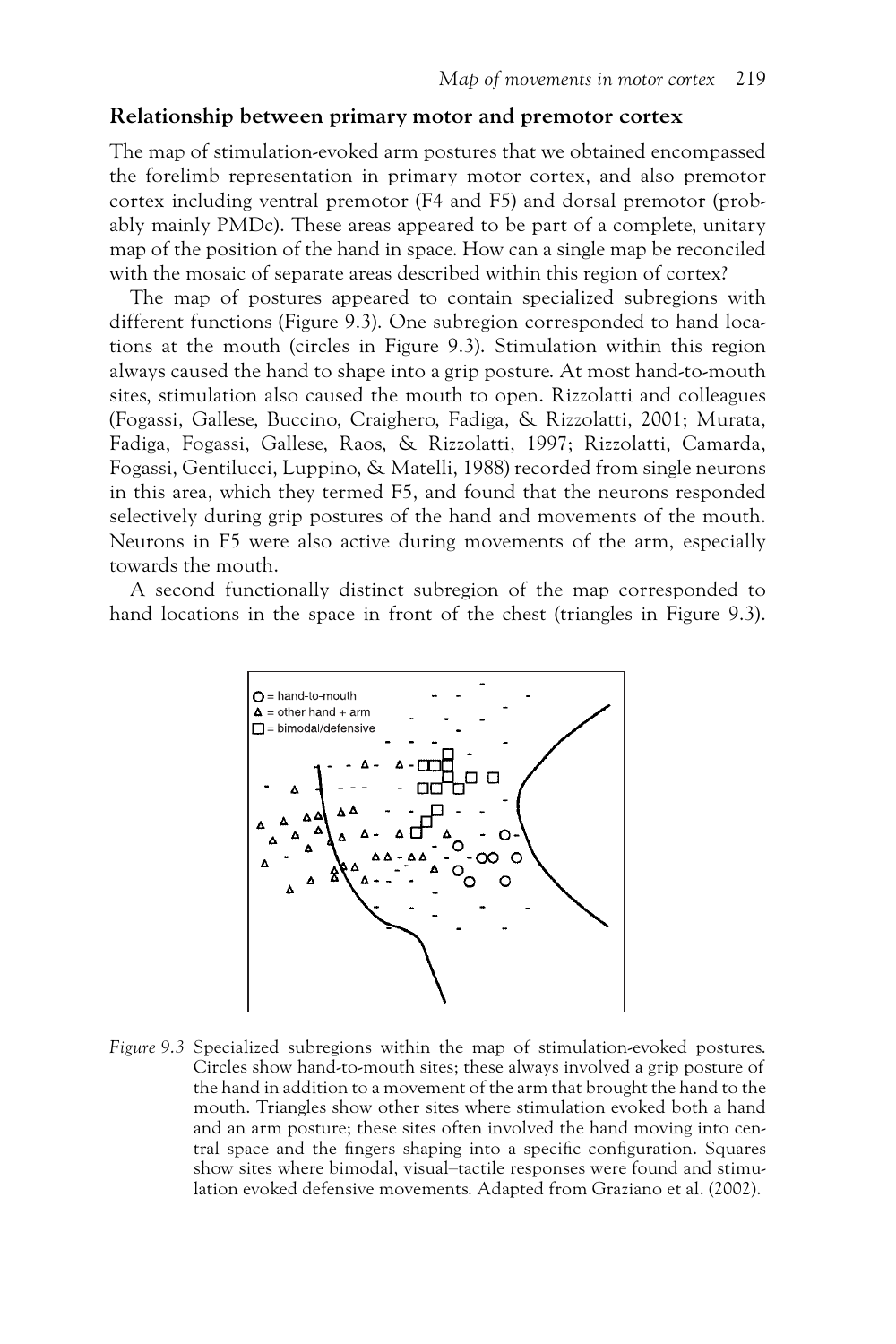Stimulation within this part of the map evoked a variety of hand postures, including a grip with the thumb against the forefinger, a fist, an open hand with all digits splayed, rotations of the wrist, and pronation or supination of the forearm, matching the natural behaviour of monkeys during manipulation of objects within central space. This part of cortex corresponded to the primary motor forelimb representation, an area that has long been known to emphasize the control of fine movements of the fingers. Lesions to it cause a deficit in manual dexterity (e.g. DennyBrown & Botterell, 1947; Kermadi et al., 1997; Rouiller et al., 1998; Travis, 1955). The direct projections from primary motor cortex to the spinal motor neurons tend to be related to the muscles of the hand and wrist (Bortoff & Strick, 1993; Lawrence, 1994; Lemon, Baker, Davis, Kirkwood, Maier, & Yang, 1998; Maier, Olivier, Baker, Kirkwood, Morris, & Lemon, 1997). The lowest electrical thresholds in motor cortex are correlated with movements of the hand and wrist (Asanuma et al., 1976; Gentilucci, Fogassi, Luppino, Matelli, Camarda, & Rizzolatti, 1988). Neurons in primary motor cortex, especially in the posterior part, respond during movements of the fingers, and have small tactile receptive fields on the fingers (Gentilucci et al., 1988; Lemon & Porter, 1976; Wong, Kwan, MacKay, & Murphy, 1978). On the basis of our data, we suggest that the emphasis on manual dexterity may be paired with an emphasis on hand locations in central space, the monkey's "manual fovea" in which manipulation is most commonly performed.

A third subregion of the map (squares in Figure 9.3) contained neurons that responded to tactile stimuli on the face and arms, and visual stimuli near the face and arms. Stimulation of these sites evoked apparent defensive movements. This multimodal subregion is described in greater detail in the next section. It matches a part of premotor cortex where bimodal, tactile– visual neurons have been reported previously (Fogassi, Gallese, Fadiga, Luppino, Matelli, & Rizzolatti, 1996; Graziano & Gandhi, 2000; Graziano, Hu, & Gross, 1997; Graziano, Reiss, & Gross, 1999; Rizzolatti, Scandolara, Matelli, & Gentilucci, 1981).

The single map that we obtained with electrical stimulation, therefore, may be consistent with previous findings of a mosaic of subregions. The single map also provides a possible organizing principle. The subregions may differ because they emphasize the types of actions that monkeys tend to make in different regions of space.

# **Multimodal neurons and the coding of a margin of safety**

In addition to its motor output, the precentral gyrus also receives sensory input presumably for the guidance of movement. One class of precentral neuron has a distinctive type of response to tactile and visual stimuli. These bimodal neurons typically have a tactile receptive field on the face, arm or torso and a visual receptive field adjacent to the tactile receptive field, extending 5–30 cm into the space surrounding the body (Fogassi et al., 1996;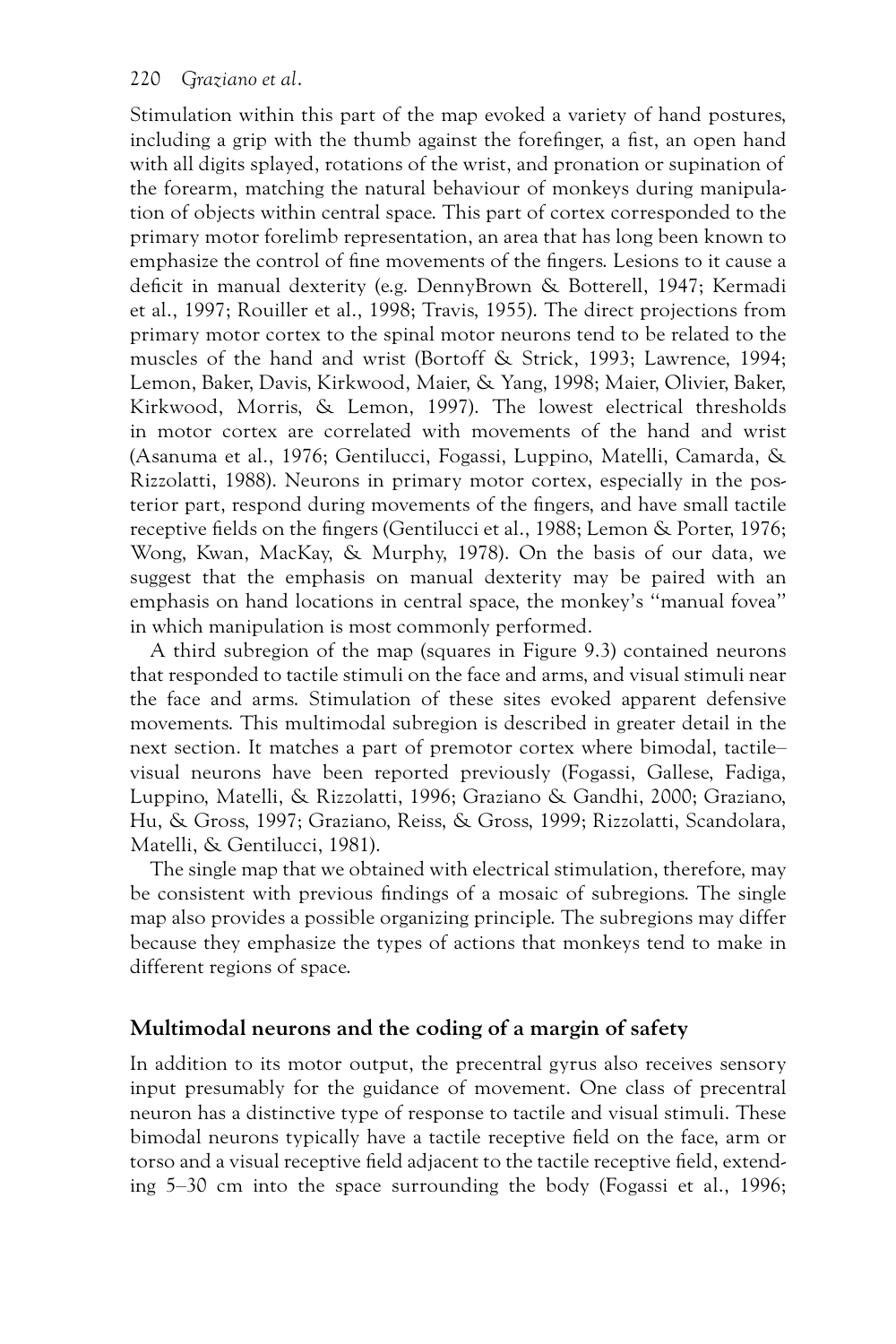

*Figure 9.4* Receptive fields of two bimodal, visual–tactile cells in the polysensory zone. (a) The tactile receptive field (shaded) is on the snout and the visual receptive field (boxed) is confined to a region of space within about 10 cm of the tactile receptive field. Both receptive fields are mainly on the side of the face contralateral to the recording electrode. (b) The tactile receptive field for this neuron is on the contralateral hand and forearm and the visual receptive field surrounds the tactile receptive field.

Graziano et al, 1997; Rizzolatti et al., 1981) (see Figure 9.4). Recently, we found that a subset of these multimodal neurons are trimodal; they have spatially corresponding tactile, visual and auditory receptive fields (Graziano et al, 1999). We found that the multimodal neurons are clustered just posterior to the bend in the arcuate sulcus (Graziano & Gandhi, 2000; see also squares in Figure 9.3). They are concentrated in the dorsal part of F4, within ventral premotor cortex (PMv). Recently we termed this cluster of polysensory neurons the "polysensory zone" (PZ) (Graziano & Gandhi, 2000).

We found that for most of the multisensory neurons, the visual receptive field is anchored to the site of the tactile receptive field. For a cell with a tactile receptive field on the arm, when the arm is moved, the adjacent visual receptive field moves in tandem with the arm; when the eyes or the head move and the arm is stationary, the visual receptive field does not move and remains anchored to the arm (Graziano et al., 1997). For a cell with a tactile receptive field on the face, when the head is rotated, the visual receptive field moves in tandem with the head; when the eyes or the arm move and the head is stationary, the visual receptive field does not move and remains anchored to the head (Fogassi et al., 1996; Graziano et al, 1997). These cells therefore appear to encode the locations of nearby visual stimuli with respect to the body surface, in "body-part-centred" coordinates.

The visual and tactile modalities of these neurons match not only in spatial location but also in directional preference (Graziano et al., 1997;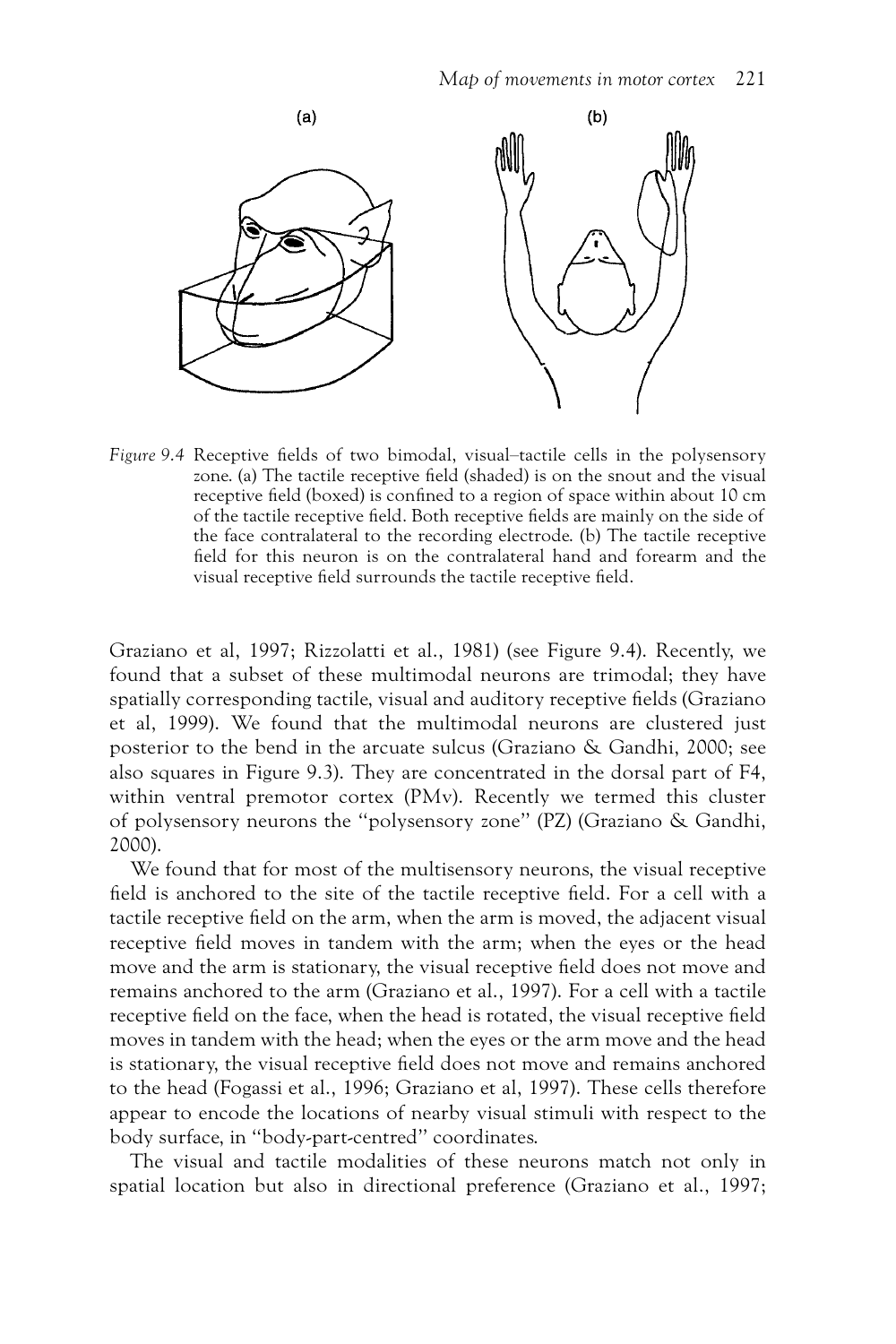#### 222 *Graziano et al.*

Rizzolatti et al., 1981). For example, a cell that prefers a rightward moving stimulus in the tactile modality will also prefer a rightward moving stimulus in the visual modality. At least some cells respond preferentially to visual stimuli moving towards the animal on a collision course with the tactile receptive field.

Although the sensory properties of the multimodal neurons have been extensively characterized, their function was unknown. We speculated that they may play a general role in the sensory guidance of movement, contributing to reaching towards, pulling away from, nudging, reaching around and other movements in relation to nearby objects (Graziano et al., 1997; Graziano & Gross, 1998). However, we had no direct evidence for the motor functions of these neurons.

To address the question of function, we electrically stimulated sites within PZ (Graziano et al., 2002). Stimulation elicited movements that were consistent with defending the body against threatening objects. Different movements were evoked depending on the location of the sensory receptive fields. For example, at some sites the neurons had a tactile receptive field on the side of the head and a visual receptive field near the tactile receptive field. Stimulation of this type of site evoked movements consistent with defending the side of the head from an impending threat. These movements included a closure of the eye and facial grimace that was more pronounced on the side of the sensory receptive field; a turning of the head away from the side of the sensory receptive field; a rapid movement of the hand to an upper lateral location as if blocking an object in the sensory receptive field; and a turning outward of the palm (Figure 9.5A). At other sites, the neurons had a tactile receptive field on the arm and a visual receptive field near the arm. Stimulation of this type of site evoked a fast withdrawal of the arm behind the back. These movements resulted in the hand reaching a final position in lower space, generally beside the thigh or hip (Figure 9.5B). Defensive-like movements were obtained even when the monkey was anaesthetized, and thus appeared to be unrelated to the monkey's behavioural context. On the basis of these results, we now suggest that the multisensory neurons within PZ do not serve a general function in the sensory guidance of movement, but instead serve a highly specific function, locating nearby threatening stimuli and organizing the appropriate defensive movements.

Similar neuronal responses to tactile and visual stimuli have been described in area VIP in the parietal lobe. VIP neurons typically have a tactile receptive field on the contralateral side of the face and a visual receptive field that corresponds spatially. (Colby, Duhamel, & Goldberg, 1993; Duhamel, Bremmer, BenHamed, & Gref, 1997; Duhamel, Colby, & Goldberg, 1998; Schaafsma & Duysens, 1996). About half of the neurons respond best to nearby visual stimuli, within 30 cm of the tactile receptive field (Colby et al., 1993). The tactile and visual modalities generally share the same directional preference (Colby et al., 1993). For about half the neurons, the visual receptive field remains stationary in space when the eyes move, and is presumed to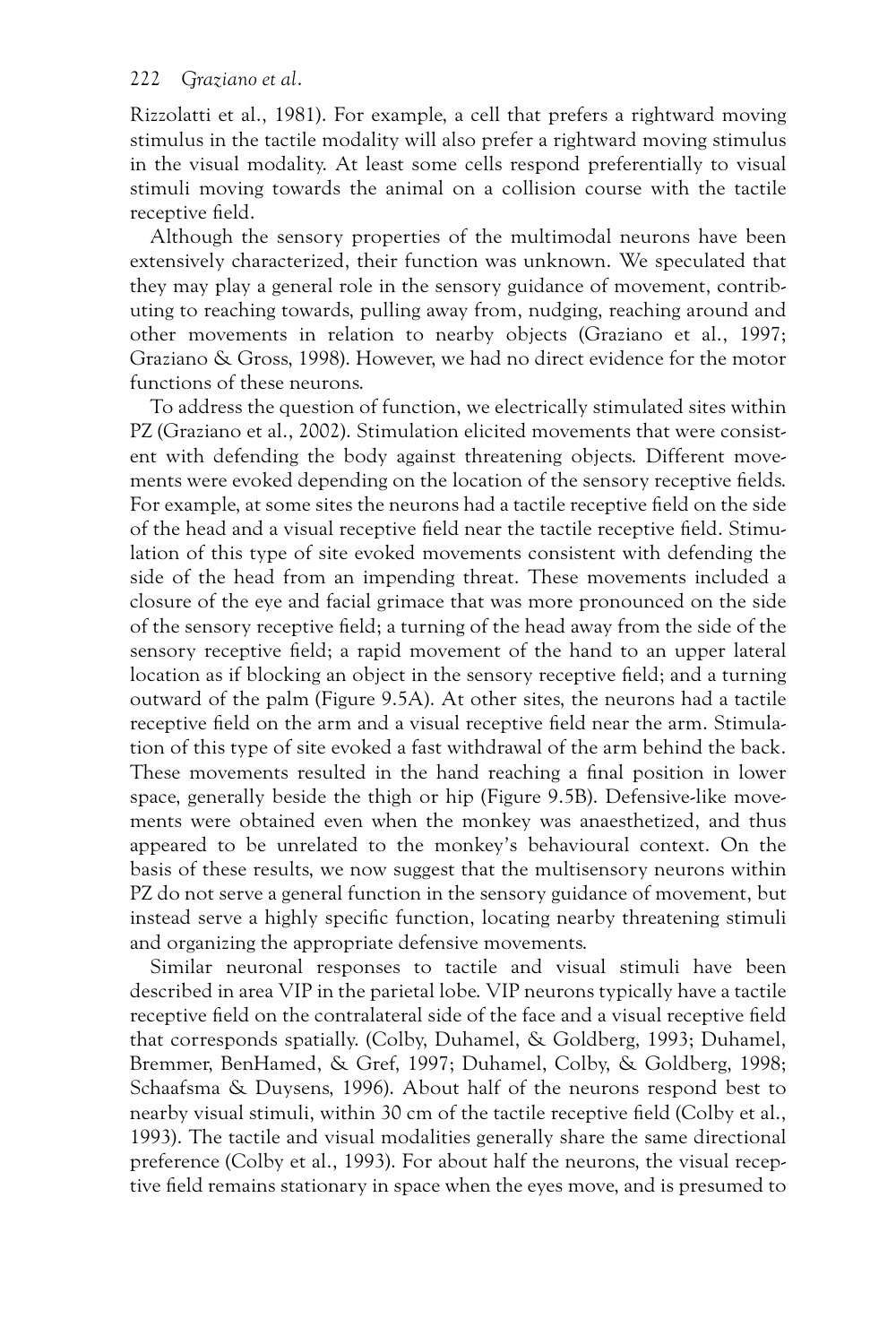

*Figure 9.5* Defensive movements evoked from sites in area PZ. (a) Neurons at this site responded to a touch on the arm (within the shaded area) and to nearby visual stimuli moving towards the arm (indicated by arrows). Microstimulation caused the arm to move to a posture behind the back. (b) Multineuron activity at this site responded to a touch on the contralateral upper part of the face and to visual stimuli in the space near this tactile receptive field. Microstimulation evoked a complex defensive posture involving a facial squint, a head turn, and the arm and hand moving to a guarding position. Adapted from Graziano et al. (2002).

be anchored to the head (Duhamel et al., 1997, 1998). Thus almost identical response properties have been found in VIP and PZ, although the proportions of cell types are somewhat different. This similarity is especially interesting because VIP projects to the premotor cortex, and its main area of projection appears to be PZ (Lewis & Van Essen, 2000; Luppino, Murata, Govoni, & Matelli, 1999).

We recently found that stimulation of area VIP evoked defensive movements similar to those evoked by stimulation of area PZ (Cooke, Taylor, Moore, & Graziano, 2002). Stimulation of cortex surrounding area VIP did not evoke the same movements. Figure 9.6A shows video frames of a defensive movement evoked by electrical stimulation of a site in area VIP. The figure shows a short latency closure of the eye and lifting of the upper lip on the side of the face contralateral to the recording electrode. Figure 9.6B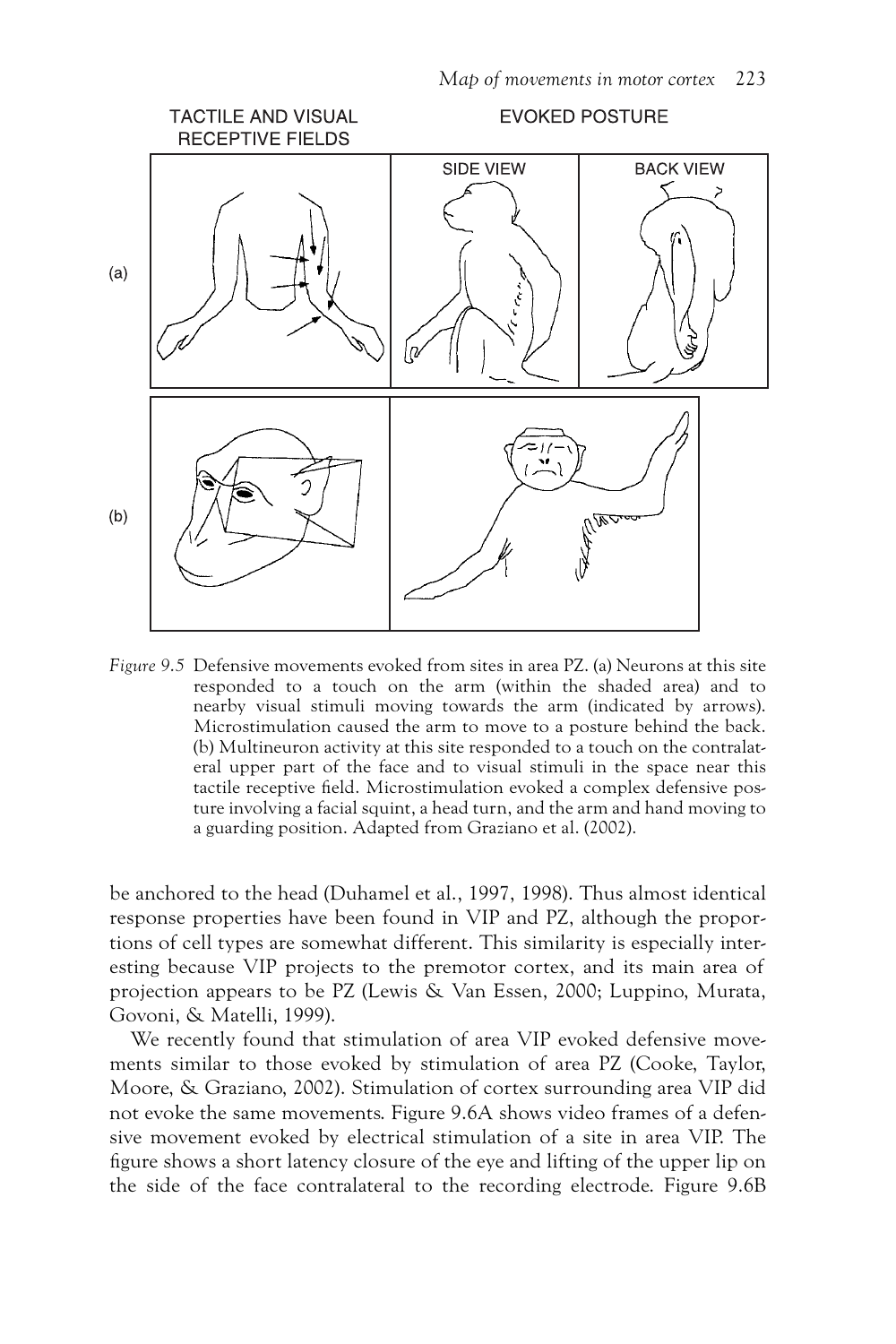

*Figure 9.6* Defensive movements evoked by stimulation of parietal area VIP. (a) An example of a facial flinch evoked by microstimulation of VIP. Images captured from video at 30 frames per second. Numbers beneath each frame indicate time in milliseconds relative to stimulation onset. By frame 3, the monkey's left eye (contralateral to stimulation) began to close and the left upper lip began to lift exposing the teeth. By frame 4, the lifting of the skin on the left snout was more pronounced, deforming the left nostril. The left eye was closed the right eye was partially closed and the left brow had lowered. Stimulation of this site also caused the ear to pull back and down and the left arm to move to the left. Stimulation at 200 µA for 500 ms. (b) EMG activity evoked by stimulation of an example site in VIP. EMG from orbicularis oculi muscle causing squint; nasolabialis muscle causing lifting of upper lip and facial skin; trapezius muscle causing shoulder shrug. Dark lines = EMG from muscles on the left side of body (contralateral to stimulation); light lines  $=$  EMG from muscles on the right side of body. Shoulder shrug was bilateral but stronger on the left side. Each EMG trace is the mean of 15 trials rectified and integrated in 10 ms bins. Horizontal line = stimulation period; y-axis in arbitrary units.

shows the EMG traces from three muscles during a stimulation-evoked flinching movement.

One hypothesis is that areas VIP and PZ form part of a pathway that is specilaized for encoding nearby space and defending the body.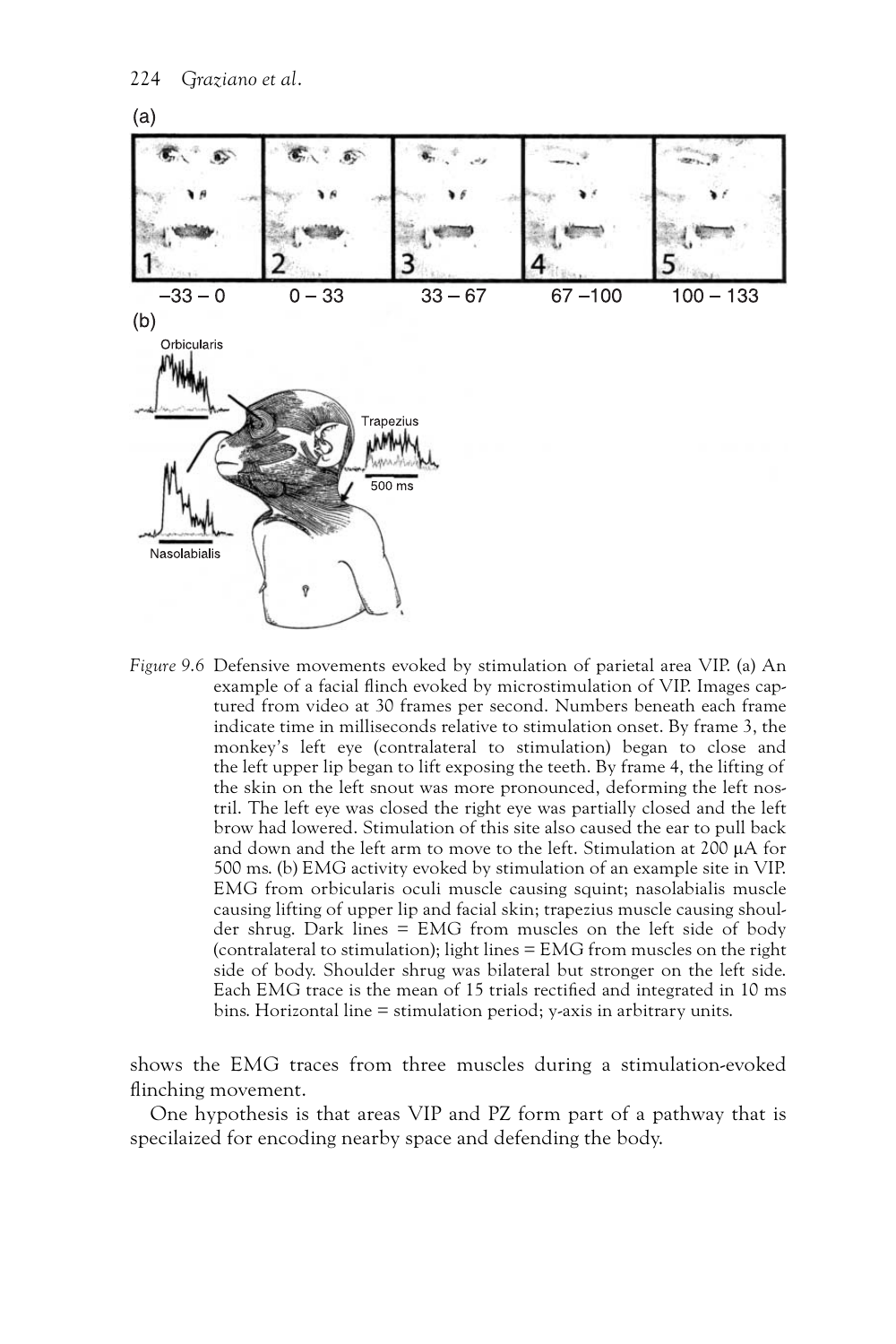#### **Postural coding as a general method of movement control**

The idea of movement control by means of postural coding is not new. It has been particularly successful in the study of speech and of facial expressions. In speech, each phoneme may be defined by a posture of the vocal tract, including the mouth, tongue and larynx (Fowler, Rubin, Remez, & Turvey, 1980). To produce a phoneme, the speaking apparatus moves towards this final posture. It does not need to achieve the final posture, but only to move towards it. For example, in this view a given vowel "is an equivalence set of gestures that are equivalent because they all aim toward some particular limiting shape and length of the vocal tract" (Fowler et al., 1980). Speech is composed of a sequence of these gestures towards defined postures. Why should speech have evolved in this fashion? One possibility is that the mechanisms for speech were built on a pre-existing mechanism for motor control, one that emphasized the specification of complex, behaviourally useful postures. When we stimulated in the ventral part of the precentral gyrus, in the mouth and face representation, we often caused the lips and tongue to move towards specific postures (Graziano et al., 2002). For example, at one site, stimulation caused the mouth to open about 2 cm and the tongue to move to a particular location in the mouth. Regardless of the starting posture of the tongue or jaw, stimulation evoked a movement towards this final configuration. This type of posture may be useful to a monkey for eating, but could also be an evolutionary precursor to the phoneme.

Facial expressions appear to be controlled in a manner strikingly similar to the phonemes in spoken language. An emotional expression is conveyed by the movement of the facial musculature towards a particular posture (Ekman, 1993). A frown, a smile, an angry expression, a surprised expression, a disgust face, all these can be categorized by their archetypal final postures. However, even a subtle movement towards this postural endpoint will vividly convey an emotion to the viewer. Thus, again, the system appears to operate by means of a repertoire of complex postures towards which movements are made.

Could limb movements also be controlled at some level by means of a stored set of postures? Rosenbaum, Loukopoulos, Meulenbroek, Vaughan, and Engelbrecht (1995) proposed a model for limb control that uses linear combinations taken from a basis set of stored postures. The map of postures that we evoked by electrical stimulation in motor cortex could provide a basis for this method of limb control. The map in motor cortex is similar to a map of leg postures evoked by electrical stimulation of the spinal cord in frogs and rats (Giszter, Mussa-Ivaldi, & Bizzi, 1993; Tresch & Bizzi, 1999); thus the spinal cord might also control movement partly at the level of posture.

In motor control, there is a subtle but important distinction between specifying a final posture and specifying a trajectory that is aimed towards a final posture. An example of a control algorithm that specifies only the final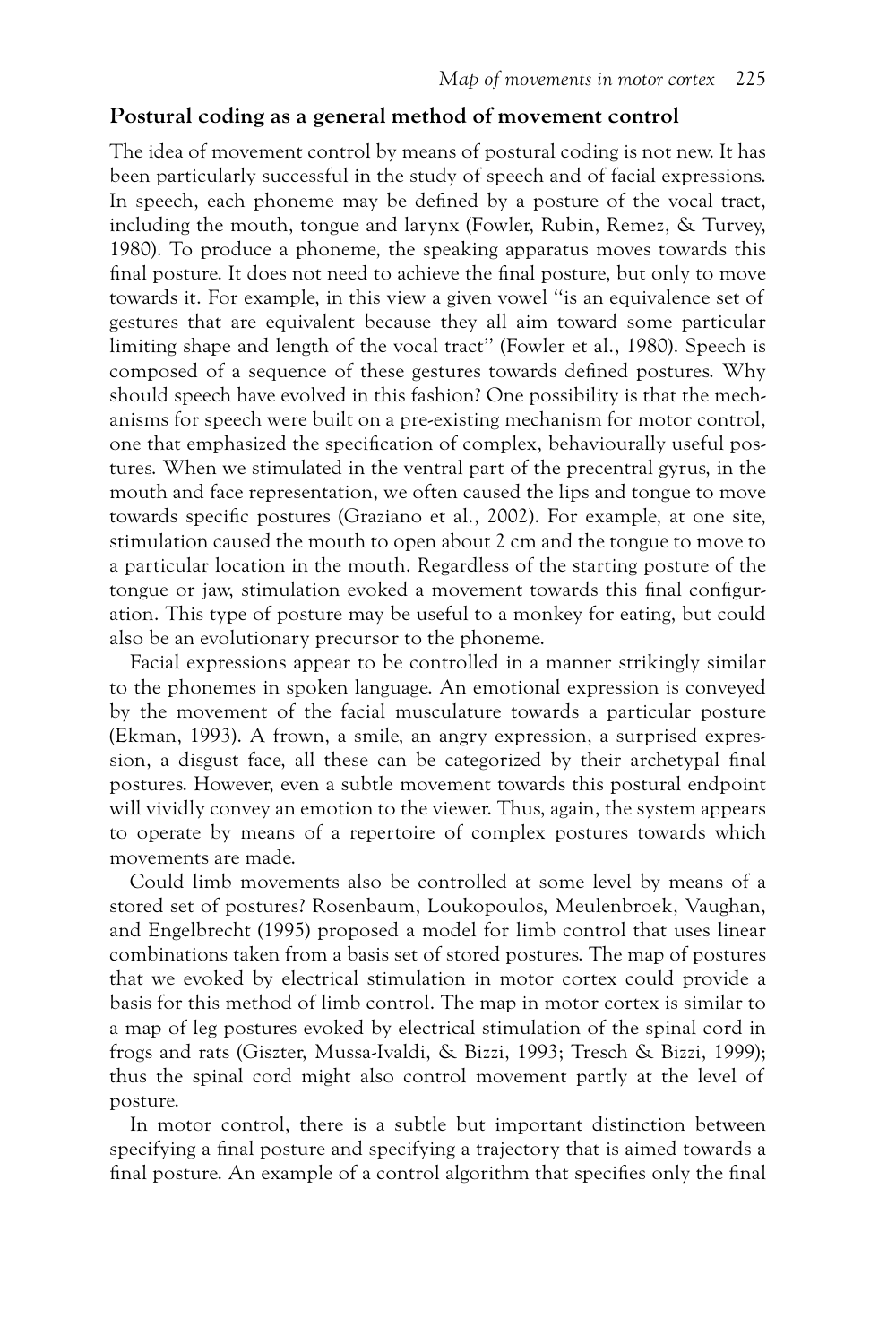posture is the equilibrium position hypothesis. According to this hypothesis, limb movement is controlled by specifying only a final set of muscle tensions (Bizzi, Accornero, Chapple, & Hogan 1984). If the muscles acquire that set of tensions and maintain them in a steady state, the limb will move to the desired final posture and remain there. The equilibrium position hypothesis is now known to be incorrect. During a limb movement to a specified posture, the muscles do not acquire a fixed set of tensions, but rather perform a complex dance of activity, resulting in a smooth path (Bizzi et al., 1984; Brown & Cooke, 1990; Hallett, Shahani, & Young, 1975; Morasso, 1981). This complex pattern of muscle activity depends on both the initial and final position of the arm. Thus the entire trajectory of the arm is specified, not only the desired final configuration.

The stimulation-evoked postures that we found in motor cortex follow the pattern of muscle activation observed during normal movement, rather than the pattern predicted by the equilibrium position hypothesis. Stimulation evokes a complex pattern of muscle activity in the upper arm that resembles the interplay between agonist and antagonist muscles observed during natural movement. This pattern of muscle activity depends on the starting position of the arm. Thus stimulation specifies more than just a final posture; it specifies the entire, coordinated trajectory that is aimed towards the final posture.

# **A final caveat**

A final caveat is in order. Motor cortex is obviously highly complex, and may control movement by means of many overlapping strategies. This complexity is reflected in the diverse effects of stimulation, including movement of the hand to a location in space, movement of joints towards a final posture, movement at different speeds, and an emphasis on controlling the hand and fingers in certain regions of cortex. At the single neuron level, even more diversity has been found in coding schemes for movement. The coding scheme may even vary depending on the type of movement or the part of the map studied. For example, the manipulation of objects may employ a specialized anatomical and physiological machinery in which the cortex exerts an especially direct control over spinal motor neurons. It is probably incorrect to assign a single motor-control algorithm to motor cortex. Here we suggest that one of possibly many strategies used by motor cortex involves a topographic map of postures that are of behavioural relevance to the animal.

# **References**

Asanuma, H. (1975). Recent developments in the study of the columnar arrangement of neurons within the motor cortex. *Physiological Review*, *55*, 143–156.

Asanuma, H., & Arnold, A. P. (1975). Noxious effects of excessive currents used for intracortical microstimulation. *Brain Research*, *96*, 103–107.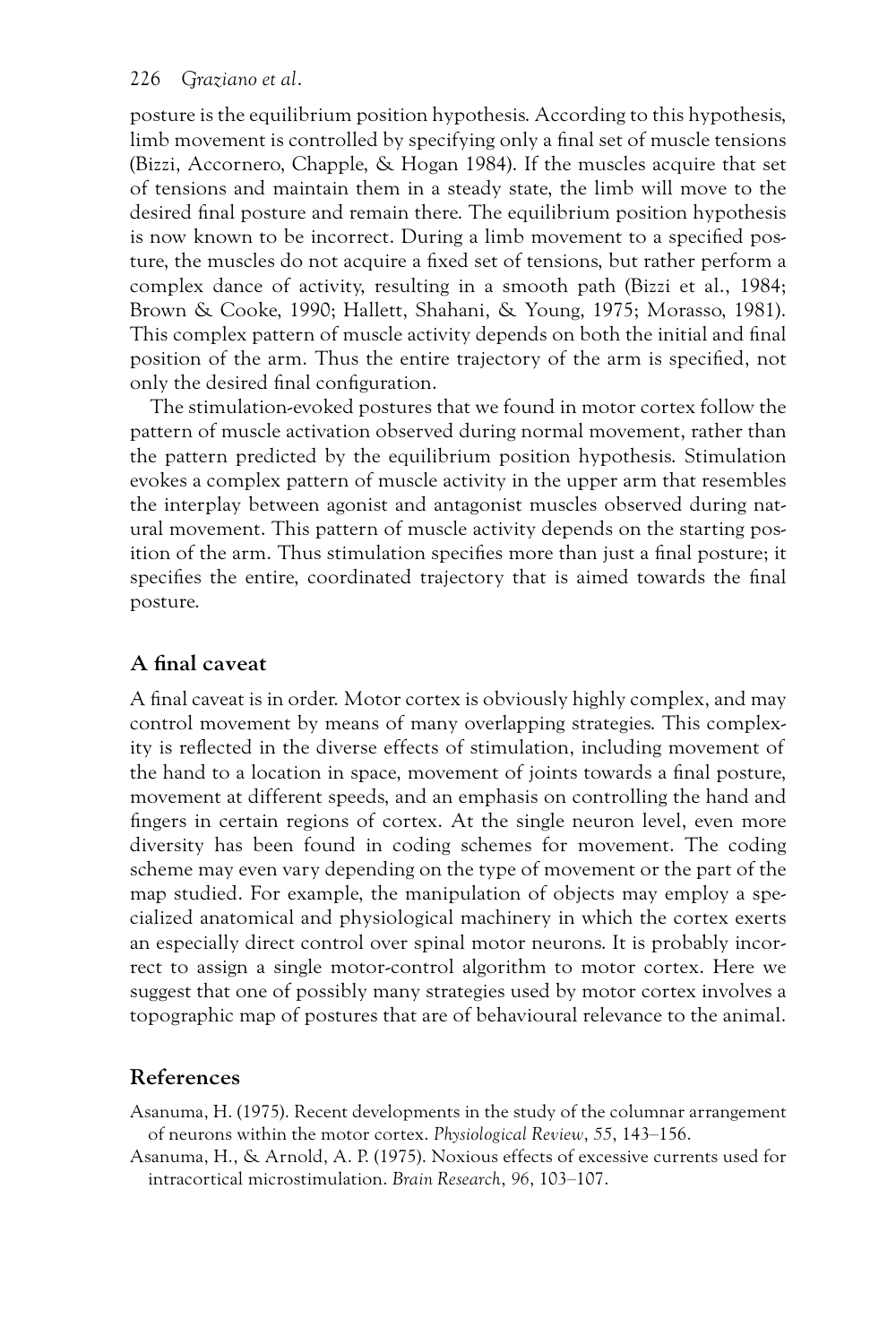- Asanuma, H., Arnold, A., & Zarzecki, P. (1976). Further study on the excitation of pyramidal tract cells by intracortical microstimulation. *Experimental Brain Research*, *26*, 443–461.
- Bizzi, E., Accornero, N., Chapple, W., & Hogan, N. (1984). Posture control and trajectory formation during arm movement. *Journal of Neuroscience*, *4*, 2738–2744.
- Bortoff, G. A., & Strick P. L. (1993). Corticospinal terminations in two new-world primates: further evidence that corticomotoneuronal connections provide part of the neural substrate for manual dexterity. *Journal of Neuroscience*, *13*, 5105–5118.
- Brown, S. H. and Cooke, J. D. (1990). Movement-related phasic muscle activation I. Relations with temporal profiles of movement. *Journal of Neurophysiology*, *63*, 455–464.
- Bruce, C. J., Goldberg, M. E., Bushnell, M. C., & Stanton, G. B. (1985). Primate frontal eye fields. II. Physiological and anatomical correlates of electrically evoked eye movements. *Journal of Neurophysiology*, *54*, 714–734.
- Cabel, D. W., Cisek, P., & Scott, S. H. (2001). Neural activity in primary motor cortex related to mechanical loads applied to the shoulder and elbow during a postural task. *Journal of Neurophysiology*, *86*, 2102–2108.
- Caggiula, A. R., & Hoebel, B. G. (1966). "Copulation-reward site" in the posterior hypothalamus. *Science*, *153*, 1284–1285.
- Caminiti, R., Johnson, P. B., & Urbano, A. (1990). Making arm movements within different parts of space: dynamic aspects in the primate motor cortex. *Journal of Neuroscience*, *10*, 2039–2058.
- Colby, C. L., Duhamel, J.-R., & Goldberg, M. E. (1993). Ventral intraparietal area of the macaque: anatomic location and visual response properties. *Journal of Neurophysiology*, *69*, 902–914.
- Cooke, D. F., Taylor, C. S. R., Moore, T., & Graziano, M. S. A. (2003). Complex movements evoked by microstimulation of Area VIP. *Proceedings of the National Academy of Sciences*, *100*, 6163–6168.
- DennyBrown, D., & Botterell, E. H. (1947). The motor function of the agranular frontal cortex. *Research Publications: Association for Research in Nervous and Mental Disease*, *27*, 235–345.
- Donoghue, J. P., LeiBovic, S., & Sanes, J. N. (1992). Organization of the forelimb area in squirrel monkey motor cortex: representation of digit, wrist, and elbow muscles. *Experimental Brain Research*, *89*, 1–19.
- Duhamel, J., Bremmer, F., BenHamed, S., & Gref, W. (1997). Spatial invariance of visual receptive fields in parietal cortex neurons. *Nature*, *389*, 845–848.
- Duhamel, J. R., Colby, C. L., & Goldberg, M. E. (1998). Ventral intraparietal area of the macaque: congruent visual and somatic response properties. *Journal of Neurophysiology*, *79*, 126–136.
- Dum, R. P., & Strick, P. L. (1991). The origin of corticospinal projections from the premotor areas in the frontal lobe. *Journal Neuroscience*, *11*, 667–689.
- Dum, R. P., & Strick, P. L. (1996). Spinal cord terminations of the medial wall motor areas in macaque monkeys. *Journal Neuroscience*, *16*, 6513–6525.
- Ekman, P. (1993). Facial expression and emotion. *American Psychologist*, *48*, 384–392.
- Evarts, E. V. (1968). Relation of pyramidal tract activity to force exerted during voluntary movement. *Journal Neurophysiology*, *31*, 14–27.
- Ferrier, D. (1873). Experimental researches in cerebral physiology and pathology. *West Riding Lunatic Asylum Medical Reports*, *3*, 30–96.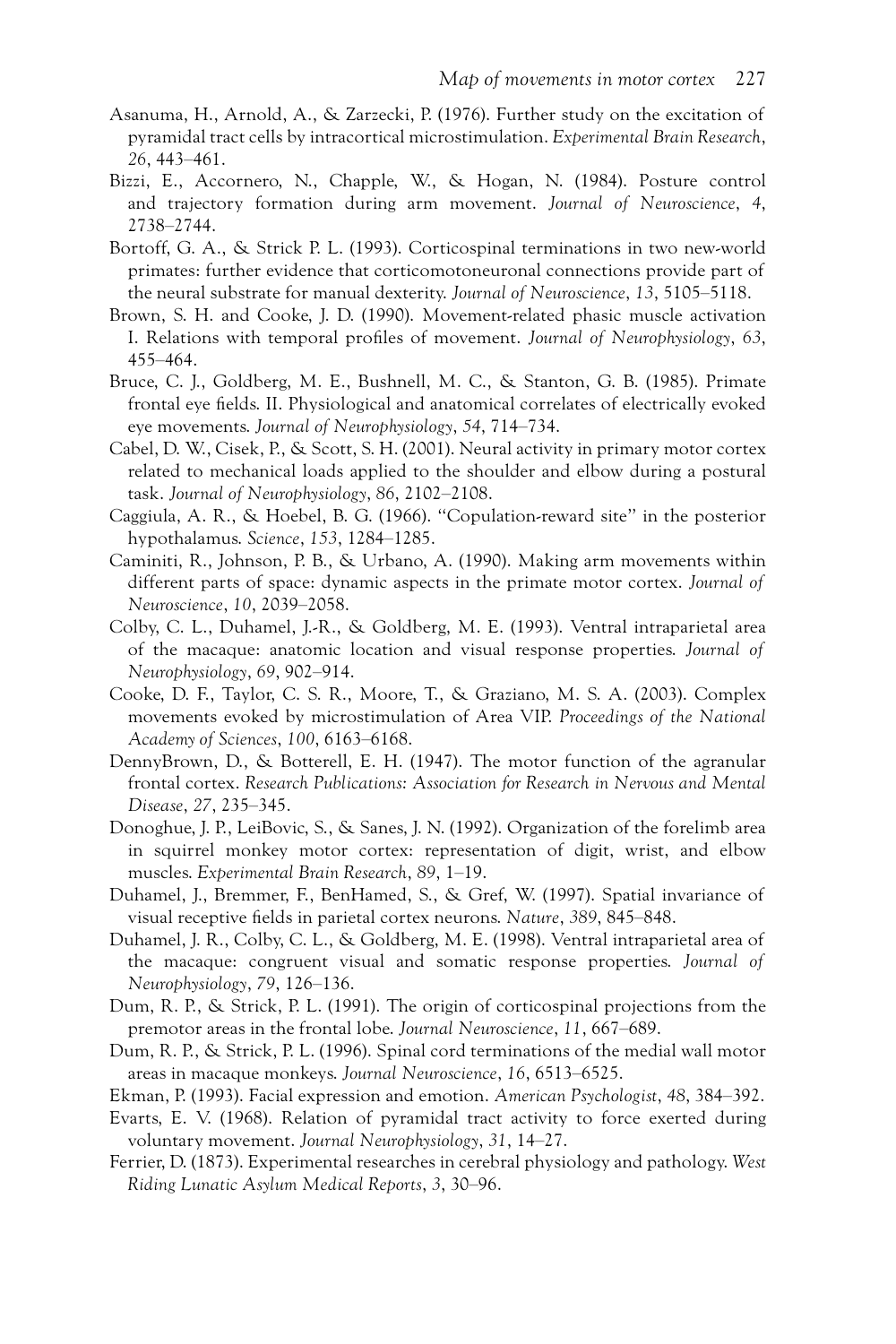- Foerster, O. (1936). The motor cortex of man in the light of Hughlings Jackson's doctrines. *Brain*, *59*, 135–159.
- Fogassi, L., Gallese, V., Buccino, G., Craighero, L., Fadiga, L., & Rizzolatti, G. (2001). Cortical mechanism for the visual guidance of hand grasping movements in the monkey: a reversible inactivation study. *Brain*, *124*, 571–586.
- Fogassi, L., Gallese, V., Fadiga, L., Luppino, G., Matelli, M., & Rizzolatti, G. (1996). Coding of peripersonal space in inferior premotor cortex (area F4). *Journal of Neurophysiology*, *76*, 141–157.
- Fowler, C. A., Rubin, P., Remez, R. E., & Turvey, M. T. (1980). Implications for speech production of a general theory of action. In B. Buttersworth (Ed.), *Language production, Vol. 1: Speech and talk* (pp. 373–420). London: Academic Press.
- Freedman, E. G., Stanford, T. R., & Sparks, D. L. (1996). Combined eye–head gaze shifts produced by electrical stimulation of the superior colliculus in rhesus monkeys. *Journal of Neurophysiology*, *76*, 927–952.
- Fritsch, G., & Hitzig, E. (1870). *Ueber die elektrishe Erregarkeit des Grosshirns*. Translated by G. von Bonin (1960), *The cerebral cortex* (W. W. Nowinski, ed.) (pp. 73–96). Springfield, IL: Thomas.
- Fulton, J. F. (1938). *Physiology of the nervous system* (pp. 399–457). New York: Oxford University Press.
- Gentilucci, M., Fogassi, L., Luppino, G., Matelli, M., Camarda, R., & Rizzolatti G. (1988). Functional organization of inferior area 6 in the macaque monkey. I. Somatotopy and the control of proximal movements. *Experimental Brain Research*, *71*, 475–490.
- Georgopoulos, A. P., Ashe, J., Smyrnis, N., & Taira, M. (1992). The motor cortex and the coding of force. *Science*, *256*, 1692–1695.
- Georgopoulos, A. P., Lurito, J. T., Petrides, M., Schwartz, A. B., & Massey, J. T. (1989). Mental rotation of the neuronal population vector. *Science*, *243*, 234–236.
- Georgopoulos, A. P., Schwartz, A. B., & Kettner, R. E. (1986). Neuronal population coding of movement direction. *Science*, *233*, 1416–1419.
- Giszter, S. F., Mussa-Ivaldi, F. A., & Bizzi, E. (1993). Convergent force fields organized in the frog's spinal cord. *Journal of Neuroscience*, *13*, 467–491.
- Gottlieb, J. P., Bruce, C. J., & MacAvoy, M. G. (1993). Smooth eye movements elicited by microstimulation in the primate frontal eye field. *Journal of Neurophysiology*, *69*, 786–799.
- Gould, H. J., III, Cusick, C. G., Pons, T. P., & Kaas, J. H. (1986). The relationship of corpus callosum connections to electrical stimulation maps of motor, supplementary motor, and the frontal eye fields in owl monkeys. *Journal of Comparative Neurology*, *247*, 297–325.
- Graziano, M. S. A., & Gandhi, S. (2000). Location of the polysensory zone in the precentral gyrus of anesthetized monkeys. *Experimental Brain Research*, *135*, 259–266.
- Graziano, M. S. A., & Gross, C. G. (1998). Spatial maps for the control of movement. *Current Opinion in Neurobiology*, *8*, 195–201.
- Graziano, M. S. A., Hu, X., & Gross, C. G. (1997). Visuospatial properties of ventral premotor cortex. *Journal of Neurophysiology*, *77*, 2268–2292.
- Graziano, M. S. A., Reiss, L. A. J., & Gross, C. G. (1999). A neuronal representation of the location of nearby sounds. *Nature*, *397*, 428–430.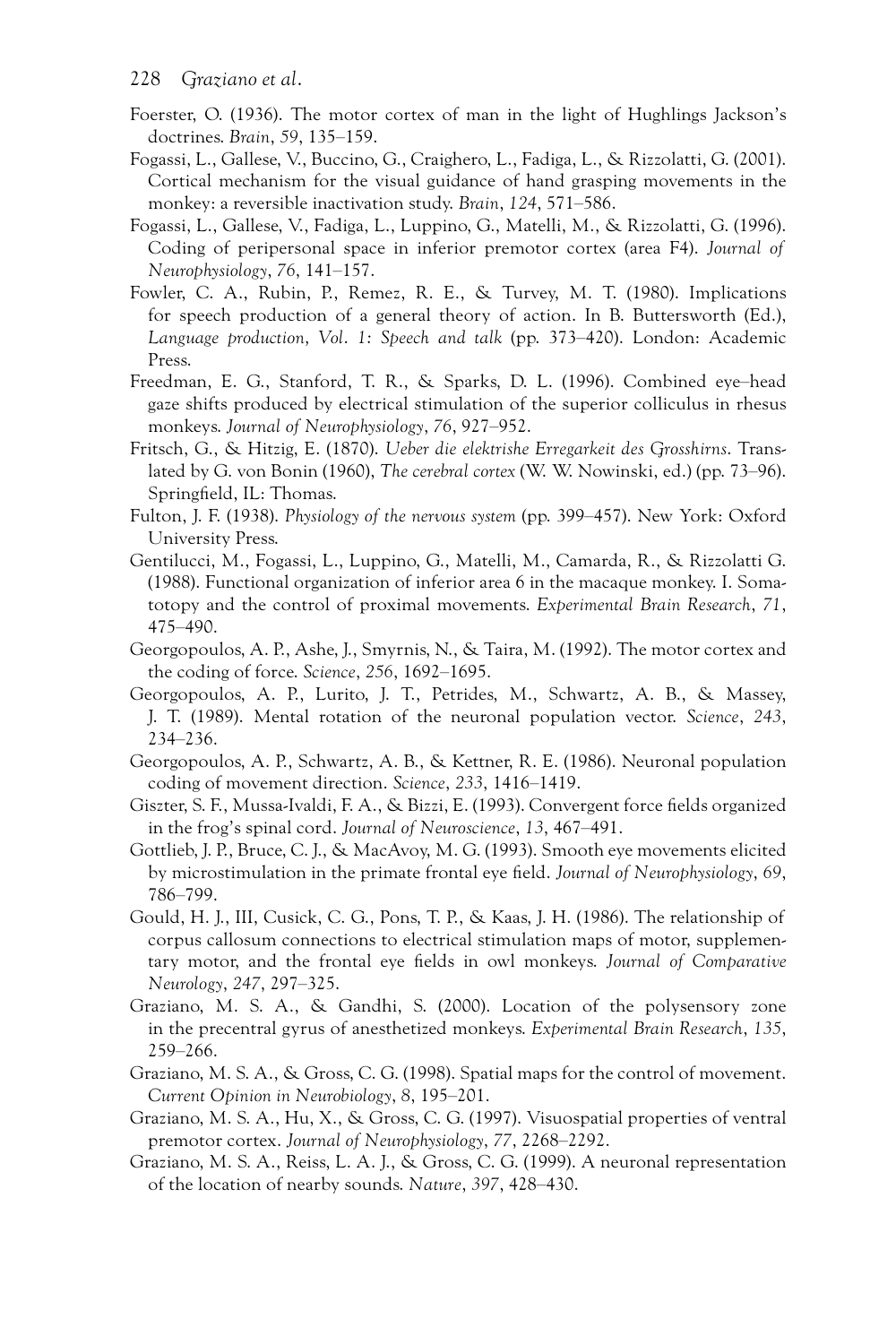- Graziano, M. S. A., Taylor, C. S. R., & Moore, T. (2002). Complex movements evoked by microstimulation of precentral cortex. *Neuron*, 34, 841–851.
- Hallett, M., Shahani, B. T., & Young, R. R. (1975). EMG analysis of stereotyped voluntary movements in man. *Journal of Neurology, Neurosurgery and Psychiatry*, *38*, 1154–1162.
- He, S. Q., Dum, R. P., & Strick, P. L. (1995). Topographic organization of corticospinal projections from the frontal lobe: motor areas on the medial surface of the hemisphere. *Journal of Neuroscience*, *15*, 3284–3306.
- Hoebel, B. G. (1969). Feeding and self-stimulation. *Annals of the New York Academy of Sciences*, *157*, 758–778.
- Huntley, G. W., & Jones, E. G. (1991). Relationship of intrinsic connections to forelimb movement representations in monkey motor cortex: a correlative anatomic and physiological study. *Journal of Neurophysiology*, *66*, 390–413.
- Kakei, S., Hoffman, D., & Strick, P. (1999). Muscle and movemet representations in the primary motor cortex. *Science*, *285*, 2136–2139.
- Kalaska, J. F., Cohen, D. A., Hyde, M. L., & Prud'homme, M. A. (1989). Comparison of movement direction-related versus load direction-related activity in primate motor cortex, using a two-dimensional reaching task. *Journal of Neuroscience*, *9*, 2080–2102.
- Kermadi, I., Liu, A., Tempini, A., Wiesendanger, M., & Rouiller, E. M. (1997). Differential effects of reversible inactivation of the primary motor, supplementary motor, dorsal premotor, and posterior parietal cortices, on reaching, grasping, and bimanual movements. *Somatosensory and Motor Research*, *14*, 268–280.
- Kurata, K. (1989). Distribution of neurons with set- and movement-related activity before hand and foot movements in the premotor cortex of rhesus monkeys. *Experimental Brain Research*, *77*, 245–256.
- Lawrence, D. G. (1994). Central neural mechanisms of prehension. *Canadian Journal of Physiology and Pharmacology*, *72*, 580–582.
- Lemon, R. N., Baker, S. N., Davis, J. A., Kirkwood, P. A., Maier, M. A., & Yang, H. S. (1998). The importance of the cortico-motoneuronal system for control of grasp. *Novartis Foundation Symposium*, *218*, 202–215.
- Lemon, R. N., & Porter, R. (1976). Afferent input to movement-related precentral neurones in conscious monkeys. *Proceedings of the Royal Society of London, B*, *194*, 313–339.
- Lewis, J. W., & Van Essen, D. C. (2000). Corticocortical connections of visual, sensorimotor, and multimodal processing areas in the parietal lobe of the macaque monkey. *Journal of Comparative Neurology*, *428*, 112–37.
- Luppino, G., Murata, A., Govoni, P., & Matelli, M. (1999). Largely segregated parietofrontal connections linking rostral intraparietal cortex (areas AIP and VIP) and the ventral premotor cortex (areas F5 and F4). *Experimental Brain Research*, *128*, 181–187.
- Maier, M. A., Armond, J., Kirkwood, P. A., Yang, H.-W., Davis, J. N., & Lemon, R. N. (2002). Differences in the corticospinal projection from primary motor cortex and supplementary motor area to macaque upper limb motoneurons: an anatomical and electrophysiological study. *Cerebral Cortex*, *12*, 281–296.
- Maier, M. A., Olivier, E., Baker, S. N., Kirkwood, P. A., Morris, T., & Lemon, R. N. (1997). Direct and indirect corticospinal control of arm and hand motoneurons in the squirrel monkey (*Saimiri sciureus*). *Journal of Neurophysiology*, *78*, 721–733.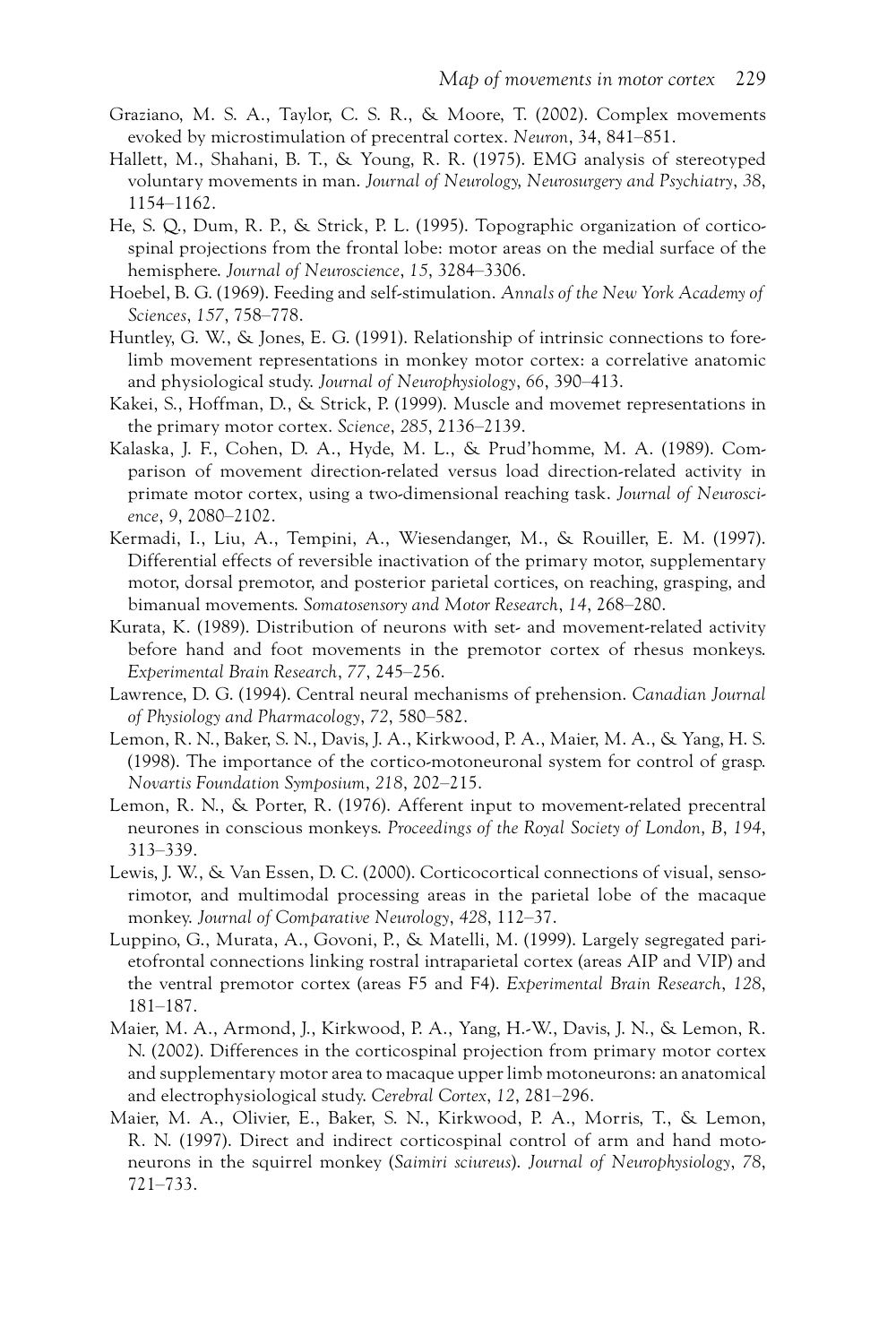- 230 *Graziano et al.*
- Matelli, M., Luppino, G., & Rizzolatti, G. (1985). Patterns of cytochrome oxidase activity in the frontal agranular cortex of the macaque monkey. *Behavioral Brain Research*, *18*, 125–136.
- Morasso, P. (1981). Spatial control of arm movements. *Experimental Brain Research*, *42*, 223–227.
- Murata, A., Fadiga, L., Fogassi, L., Gallese, V., Raos, V., & Rizzolatti, G. (1997). Object representation in the ventral premotor cortex (area F5) of the monkey. *Journal of Neurophysiology*, *78*, 2226–2230.
- Murray, E. A., & Coulter, J. D. (1981). Organization of corticospinal neurons in the monkey. *Journal of Comparative Neurology*, *195*, 339–365.
- Nudo, R. J., Jenkins, W. M., Merzenich, M. M., Prejean, T., & Grenda, R. (1992). Neurophysiological correlates of hand preference in primary motor cortex of adult squirrel monkeys. *Journal of Neuroscience*, *12*, 2918–2947.
- Okada, E., Aou, S., Takaki, A., Oomura, Y., & Hori, T. (1991). Electrical stimulation of male monkey's mid-brain elicits components of sexual behavior. *Physiology and Behavior*, *50*, 229–236.
- Park, M. C., Belhaj-Saif, A., Gordon, M., & Cheney, P. D. (2001). Consistent features in the forelimb representation of primary motor cortex in rhesus macaques. *Journal of Neuroscience*, *21*, 2784–2792.
- Penfield, W., & Boldrey, E. (1937). Somatic, motor and sensory representation in the cerebral cortex of man as studied by electrical stimulation. *Brain*, *60*, 389–443.
- Penfield, W., & Welch, K. (1951). The supplementary motor area in the cerebral cortex: a clinical and experimental study. *American Medical Association Archives of Neurology and Psychiatry*, *66*, 289–317.
- Preuss, T. M., Stepniewska, I., & Kaas, J. H. (1996). Movement representation in the dorsal and ventral premotor areas of owl monkeys: a microstimulation study. *Journal of Comparative Neurology*, *371*, 649–676.
- Quaade, F., Vaernet, K., & Larsson, S. (1974). Sterotaxic stimulation and electrocoagulation of the lateral hypothalamus in obese humans. *Acta Neurochirurgica*, *30*, 111–117.
- Reina, G. A., Moran, D. W., & Schwartz, A. B. (2001). On the relationship between joint angular velocity and motor cortical discharge during reaching. *Journal of Neurophysiology*, *85*, 2576–2589.
- Rizzolatti, G., Camarda, R., Fogassi, L., Gentilucci, M., Luppino, G., & Matelli, M. (1988). Functional organization of inferior area 6 in the macaque monkey. II. Area F5 and the control of distal movements. *Experimental Brain Research*, *71*, 491–507.
- Rizzolatti, G., & Luppino, G. (2001). The cortical motor system. *Neuron*, *31*, 889–901.
- Rizzolatti, G., Scandolara, C., Matelli, M., & Gentilucci, M. (1981) Afferent properties of periarcuate neurons in macaque monkeys. II. Visual responses. *Behavioral Brain Research*, *2*, 147–163.
- Robinson, D. A. (1972). Eye movements evoked by collicular stimulation in the alert monkey. *Vision Research*, *12*, 1795–1808.
- Robinson, D. A., & Fuchs, A. F. (1969). Eye movements evoked by stimulation of the frontal eye fields. *Journal of Neurophysiology*, *32*, 637–648.
- Romo, R., Hernandez, A., Zainos, A., & Salinas, E. (1998). Somatosensory discrimination based on cortical microstimulation. *Nature*, *392*, 387–390.
- Rosenbaum, D. A., Loukopoulos, L. D., Meulenbroek, R. G., Vaughan, J., & Engelbrecht, S. E. (1995). Planning reaches by evaluating stored postures. *Psychological Review*, *102*, 28–67.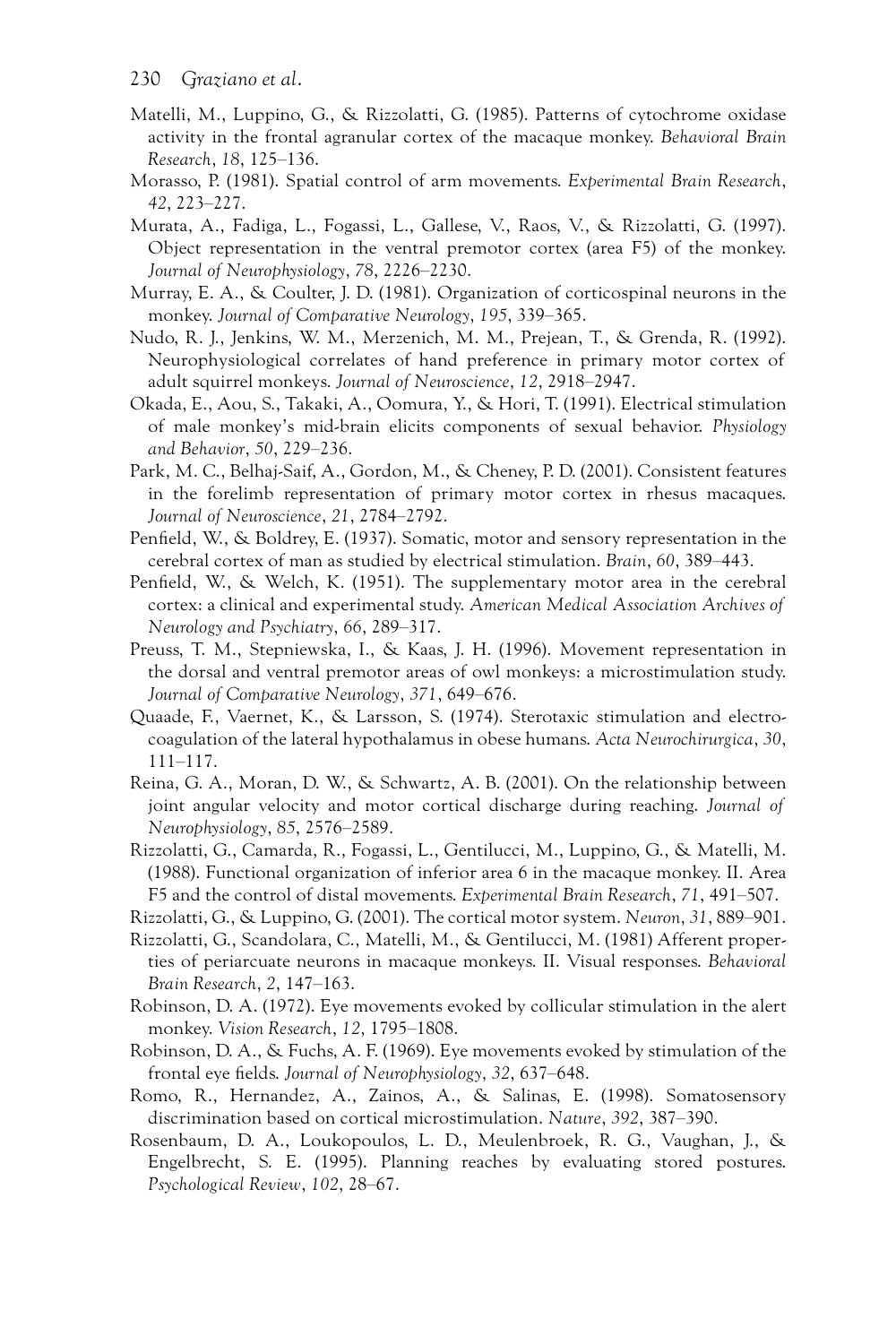- Rouiller, E. M., Yu, X. H., Moret, V., Tempini, A., Wiesendanger, M., & Liang, F. (1998). Dexterity in adult monkeys following early lesion of the motor cortical hand area: the role of cortex adjacent to the lesion. *European Journal of Neuroscience*, *10*, 729–740.
- Salzman, C. D., Britten, K. H., & Newsome, W. T. (1990). Cortical microstimulation influences perceptual judgements of motion direction. *Nature*, *346*, 174–177.
- Sanes, J. N., Donoghue, J. P., Thangaraj, V., Edelman, R. R., & Warach, S. (1995). Shared neural substrates controlling hand movements in human motor cortex. *Science*, *268*, 1775–1777.
- Sanes, J. N., & Schieber, M. H. (2001). Orderly somatotopy in primary motor cortex: does it exist? *Neuroimage*, *13*, 968–974.
- Sato, K. C., & Tanji, J. (1989). Digit-muscle responses evoked from multiple intracortical foci in monkey precentral motor cortex. *Journal of Neurophysiology*, *62*, 959–970.
- Schaafsma, S. J., & Duysens, J. (1996). Neurons in the ventral intraparietal area of awake macaque monkey closely resemble neurons in the dorsal part of the medial superior temporal area in their responses to optic flow patterns. *Journal of Neurophysiology*, *76*, 4056–4068
- Schieber, M. H., & Hibbard, L. S. (1993). How somatotopic is the motor cortex hand area? *Science*, *261*, 489–492.
- Schiller, P. H., & Stryker, M. (1972). Single-unit recording and stimulation in superior colliculus of the alert rhesus monkey. *Journal of Neurophysiology*, *35*, 915–924.
- Scott, S. H., & Kalaska, J. F. (1995). Changes in motor cortex activity during reaching movements with similar hand paths but different arm postures. *Journal of Neurophysiology*, *73*, 2563–2567.
- Scott, S. H., & Kalaska, J. F. (1997). Reaching movements with similar hand paths but different arm orientations. I. Activity of individual cells in motor cortex. *Journal of Neurophysiology*, *77*, 826–852.
- Sessle, B. J., & Wiesendanger, M. (1982). Structural and functional definition of the motor cortex in the monkey (*Macaca fascicularis*). *Journal of Physiology*, *323*, 245–265.
- Stepniewska, I., Preuss, T. M., & Kaas, J. H. (1993). Architectonics, somatotopic organization, and ipsilateral cortical connections of the primary motor area (M1) of owl monkeys. *Journal of Comparative Neurology*, *330*, 238–271.
- Stoney, S. D., Jr., Thompson, W. D., & Asanuma, H. (1968). Excitation of pyramidal tract cells by intracortical microstimulation: effective extent of stimulating current. *Journal of Neurophysiology*, *31*, 659–669.
- Strick, P. L., & Preston, J. B. (1978). Multiple representation in the primate motor cortex. *Brain Research*, *154*, 366–370.
- Tehovnik, E. J., & Lee, K. (1993). The dorsomedial frontal cortex of the rhesus monkey: topographic representation of saccades evoked by electrical stimulation. *Experimental Brain Research*, *96*, 430–442.
- Thier, P., & Andersen, R. A. (1998). Electrical microstimulation distinguishes distinct saccade-related areas in the posterior parietal cortex. *Journal of Neurophysiology*, *80*, 1713–1735.
- Todorov, E. (2000). Direct cortical control of muscle activation in voluntary arm movements: a model. *Nature Neuroscience*, *3*, 391–398.
- Travis, A. M. (1955). Neurological deficiencies after ablation of the precentral motor area in *Macaca mulatta*. *Brain*, *78*, 155–173.